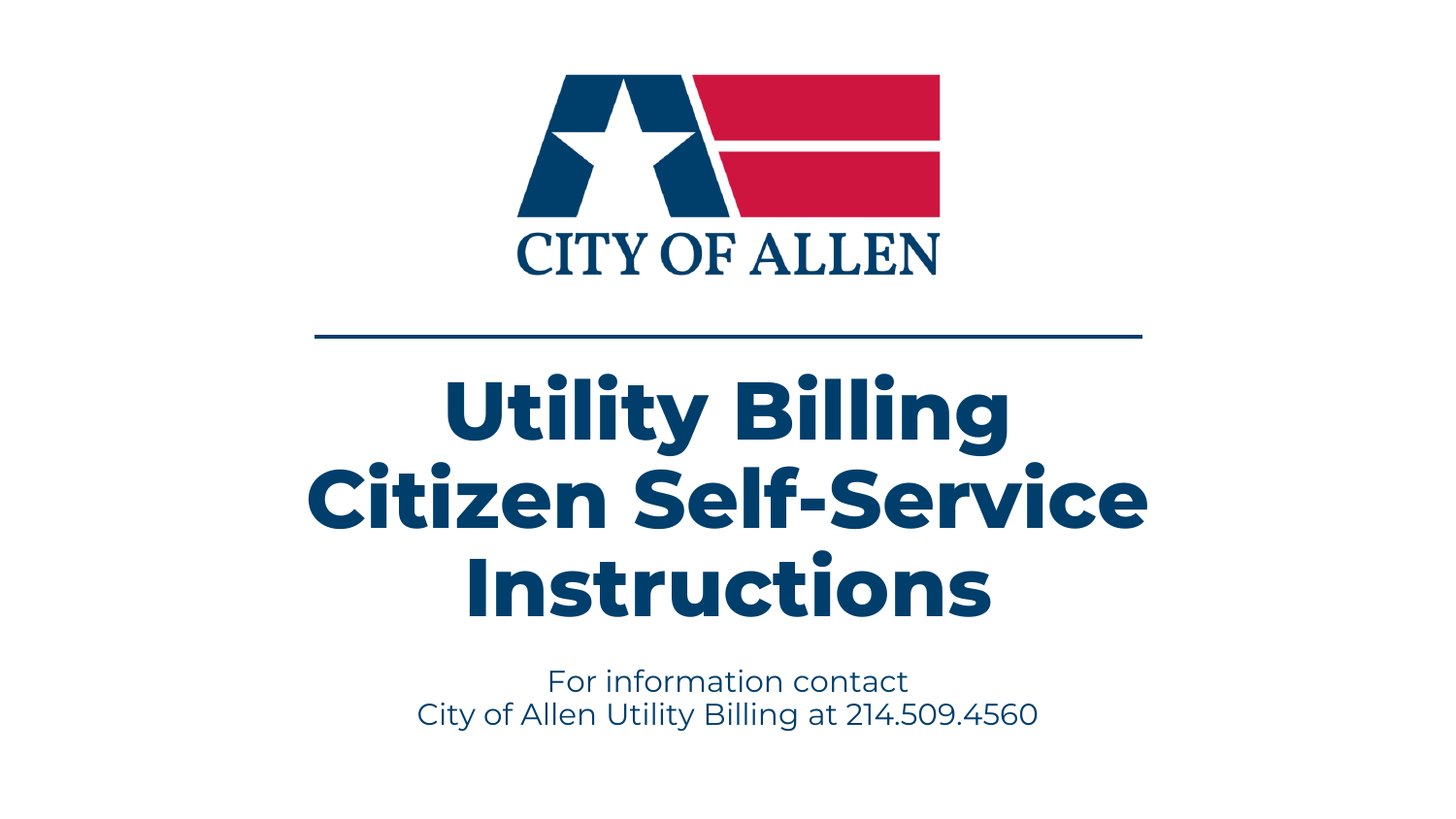### **Steps to create your new Utility Billing Account**

#### **Establish your general City of Allen MUNIS Self-Service Account 1**

*Note: This system is used for multiple self-services (Utility Billing, Permits, etc.). By establishing this account first, you will be able to access other services later.* 



**Connect your new self-service account to your Utility Billing Account**



**Select your bill delivery preference**

**Sign up for automatic payments by Electronic Funds Transfer (EFT)/Bank Draft 4**

### **OR**



**Add a credit card for automatic payments/pay once with a credit card**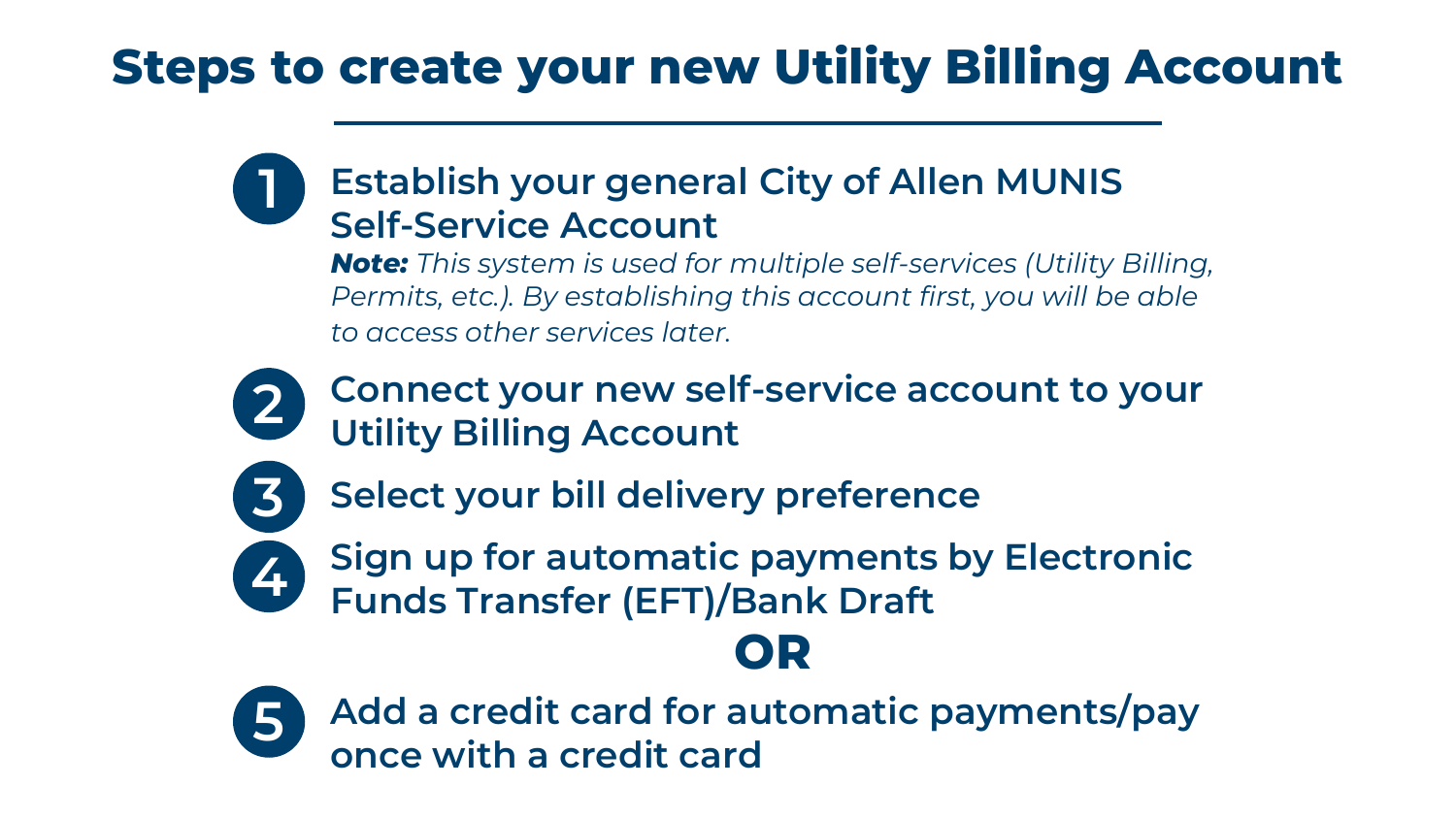



## **Establish your general City of Allen MUNIS Self-Service Account**

Utility Billing Citizen Self-Service **Instructions**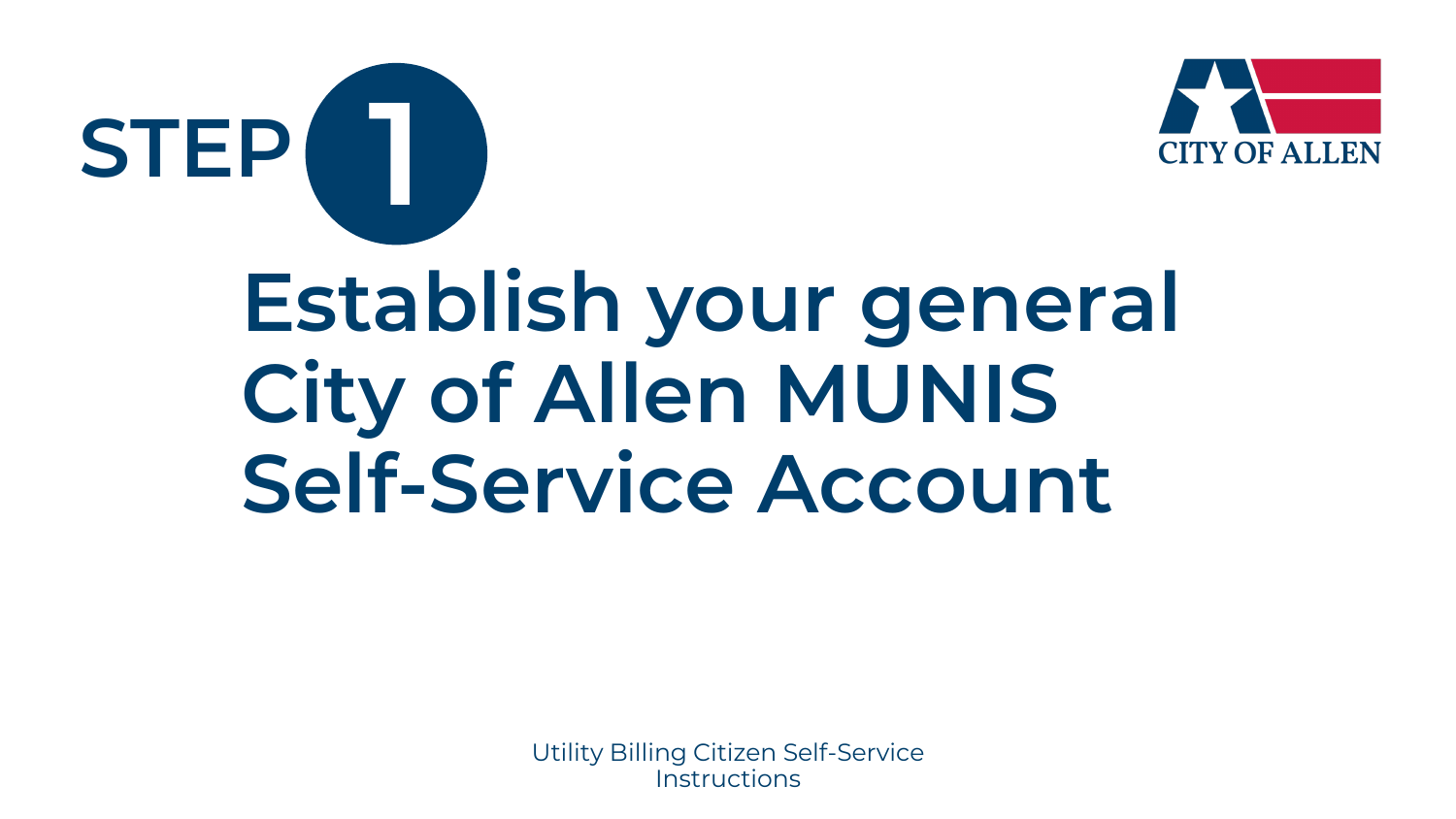

### **Establish your general City of Allen MUNIS Self-Service Account by going to:**

## **CityofAllen.org/onlinepayment**



### **Click on Citizen Self Service on the right side of menu below Home**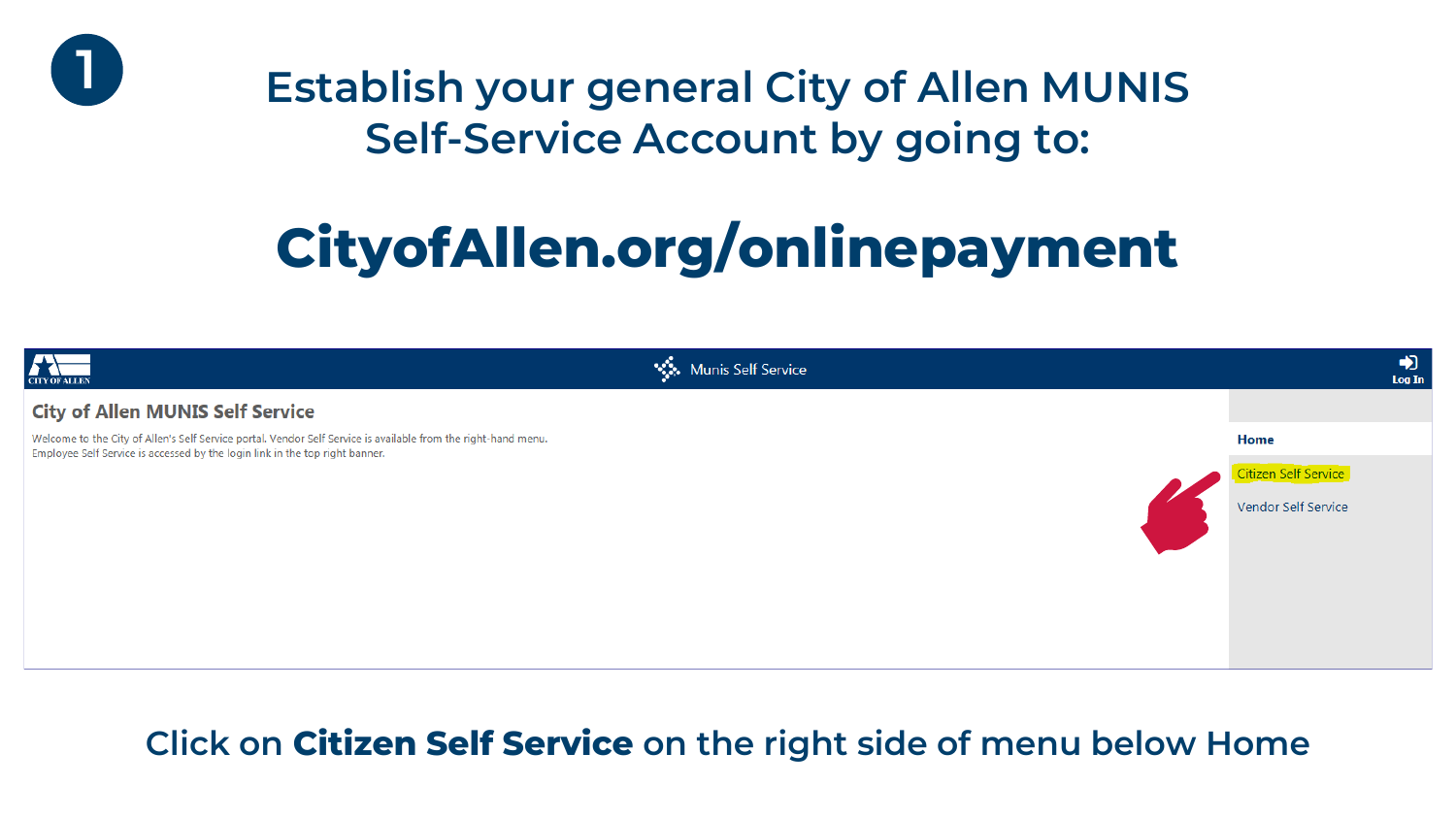

| <b>CITY OF ALLEN</b>  | Munis Self Service | $\hat{\mathbf{h}}$<br>Home |
|-----------------------|--------------------|----------------------------|
| Login                 |                    |                            |
| Username              |                    | Home                       |
| Forgot your username? |                    | Citizen Self Service       |
| Password              |                    | Vendor Self Service        |
| Forgot your password? |                    |                            |
| Register Log in       |                    |                            |
|                       |                    |                            |
|                       |                    |                            |

**On the Login page: Click on Register to create a new account**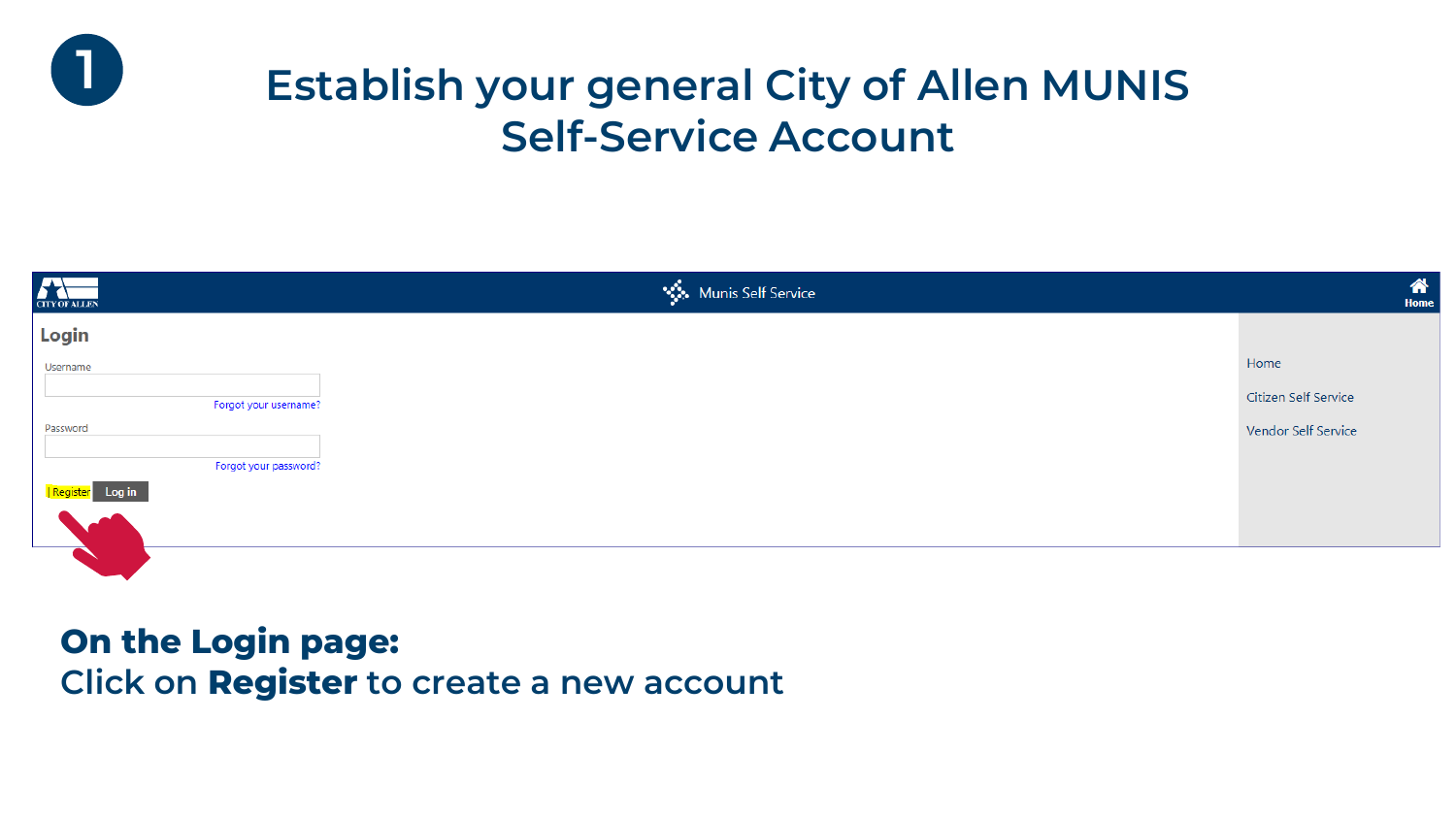### **Establish your general City of Allen MUNIS Self-Service Account**

| 4<br><b>CITY OF ALLEN</b>                  | Munis Self Service                                             | $\begin{array}{c} \begin{array}{c} \hline \end{array} \\ \hline \end{array}$ My Cart (0 items) Log In |
|--------------------------------------------|----------------------------------------------------------------|-------------------------------------------------------------------------------------------------------|
| <b>Self-Registration</b>                   |                                                                |                                                                                                       |
| *User ID<br>(between 1 and 100 characters) |                                                                | Home                                                                                                  |
| *Re-type user ID                           |                                                                | Citizen Self Service                                                                                  |
| *Password<br>(between 8 and 15 characters) |                                                                |                                                                                                       |
| *Re-type password                          |                                                                |                                                                                                       |
| *Password hint                             |                                                                |                                                                                                       |
| *Email address                             |                                                                |                                                                                                       |
|                                            | Enter these validation numbers into the box below them<br>Save |                                                                                                       |

### **On the Self-Registration page:**

- **1. Create a User ID and Password for your account (enter both twice for confirmation)**
- **2. Give yourself a Password Hint**
- **3. If needed, write down your selected User ID, Password and Password Hint for future use**
- **4. Enter your Email Address**
- **5. Enter the Validation Numbers shown in the box on this page**
- **6. Click the Save button**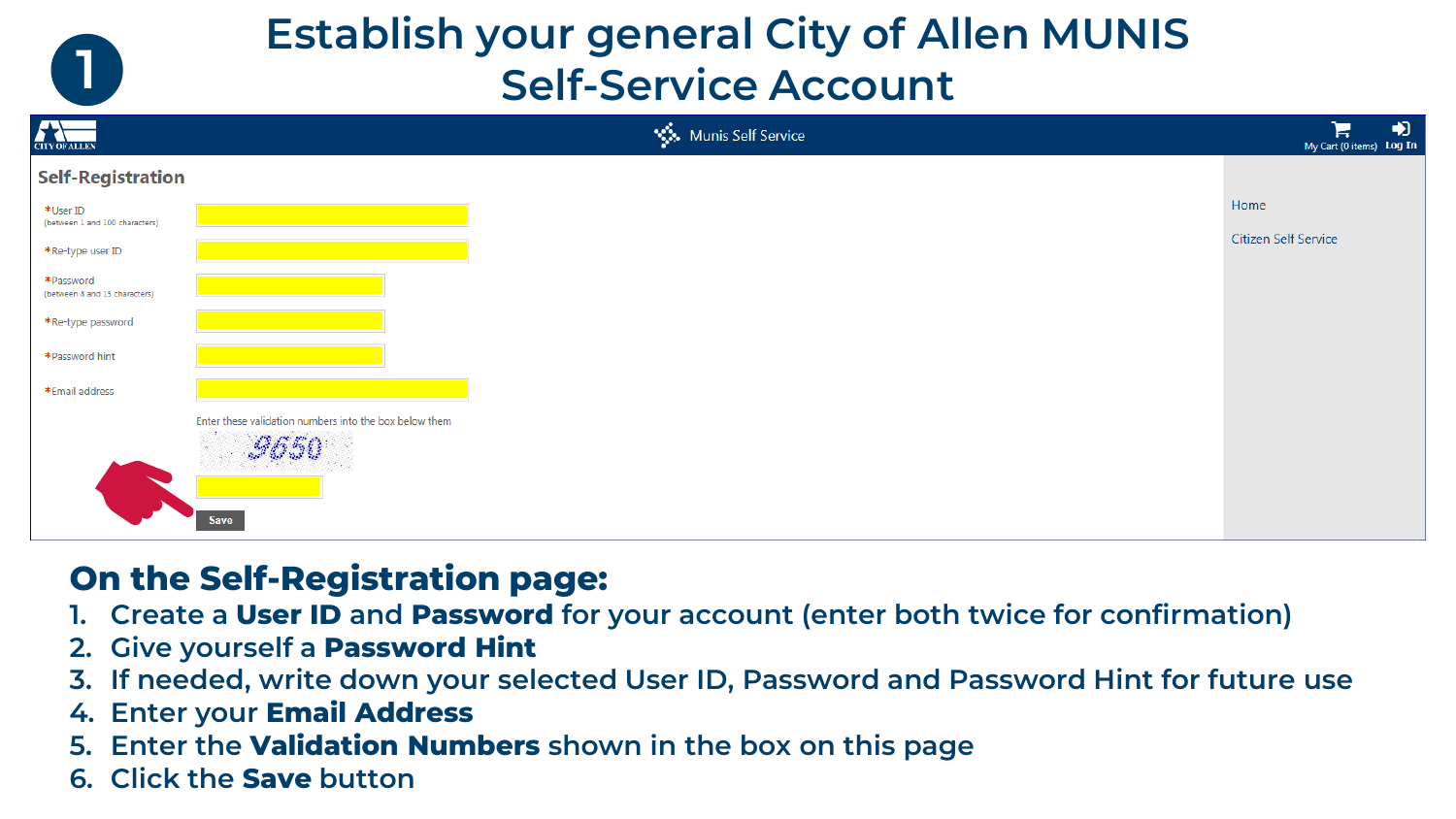### **Establish your general City of Allen MUNIS Self-Service Account**

| <b>CITY OF ALLEN</b>                   | Munis Self Service                                   | å<br>MARIZOL1970     |
|----------------------------------------|------------------------------------------------------|----------------------|
| <b>Account Settings</b>                |                                                      |                      |
| <b>Account Information</b>             |                                                      | Citizen Self Service |
| Now logged in as                       | <b>UTILITYBILLING</b>                                |                      |
| Last successful login                  | 12/3/2019                                            |                      |
| <b>Last failed login</b>               | 12/3/2019                                            |                      |
| <b>Password last changed</b>           | 12/3/2019                                            |                      |
| <b>Password expires in</b>             | 3012 days   Change Password                          |                      |
| <b>E-Mail address</b>                  | coautilities@cityofallen.org   Change E-Mail Address |                      |
| <b>Linked Accounts</b>                 |                                                      |                      |
| <b>Customer Accounts</b>               | link to account                                      |                      |
| There are currently no linked accounts |                                                      |                      |
| <b>Utility Billing Accounts</b>        | link to account                                      |                      |
| Account                                | <b>Customer</b>                                      |                      |
| There are currently no linked accounts |                                                      |                      |
| Go To Module Homepage                  |                                                      |                      |

### **On the Account Settings page:**

**1**

**Here you can change your password, email and connect your self-service account to your Utility Billing Account (STEP 2)**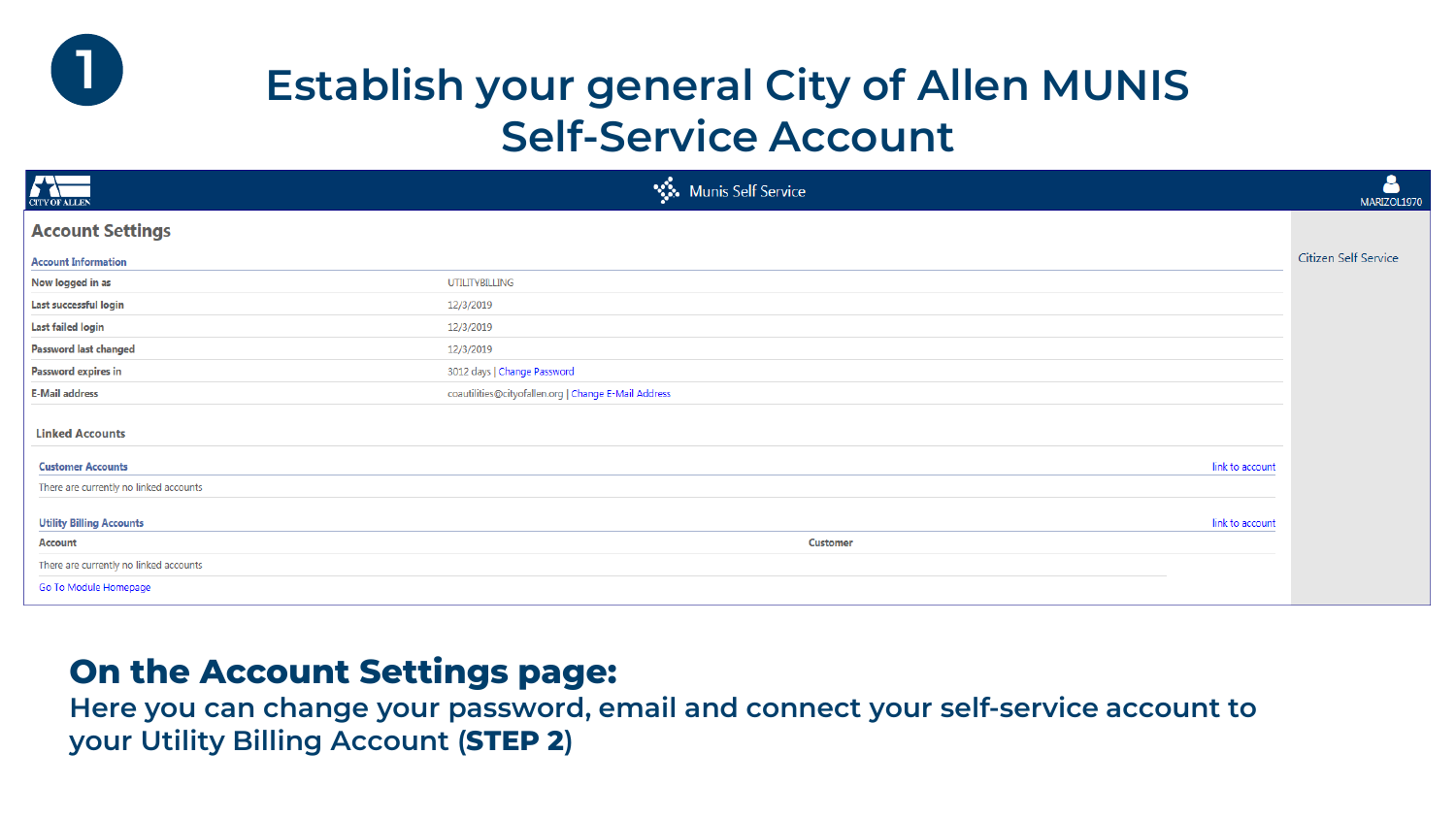



Utility Billing Citizen Self-Service Instructions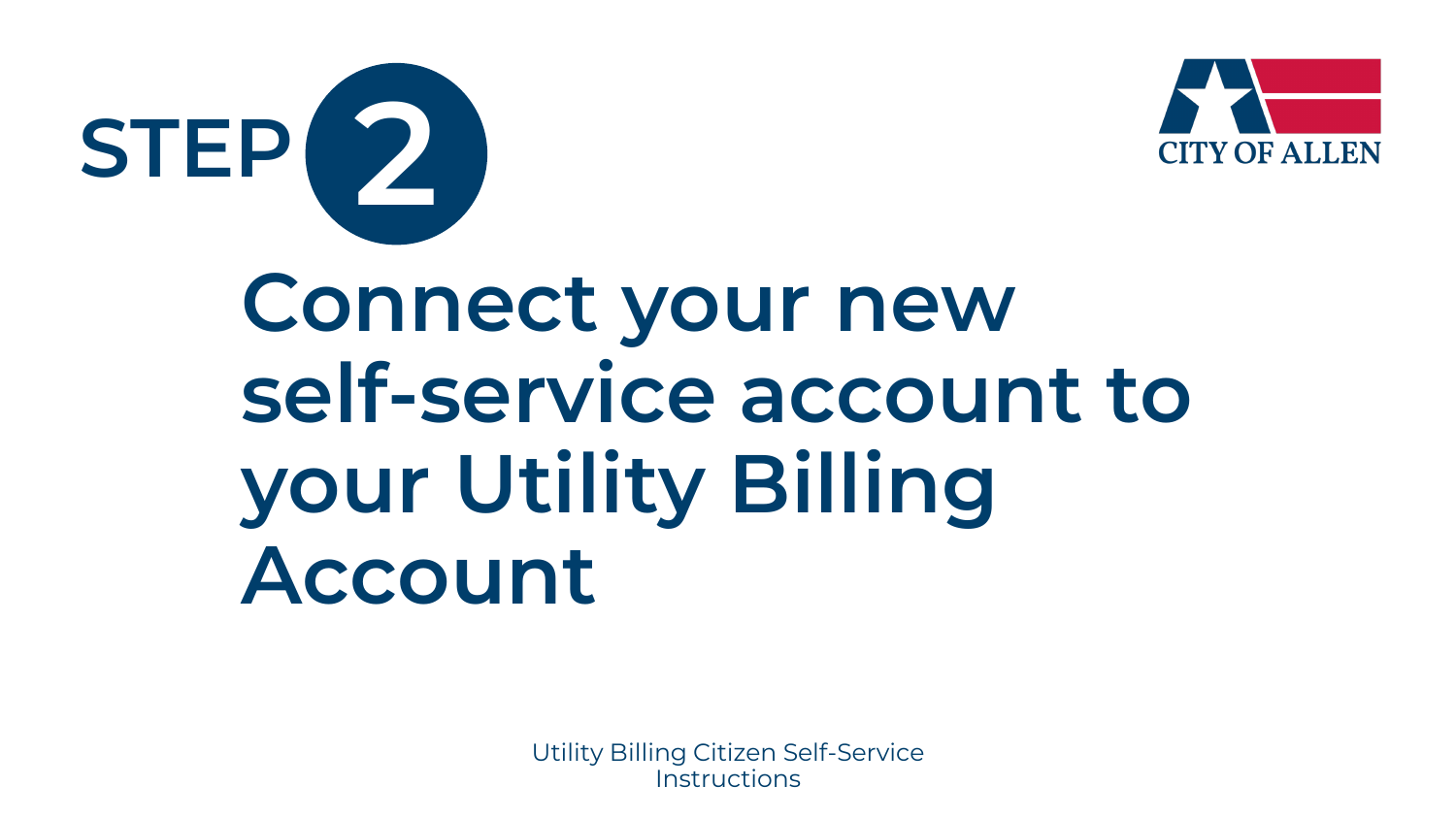

| 77<br><b>CITY OF ALLEN</b>             | Munis Self Service                                   |                      | 8<br>MARIZOL1970 |
|----------------------------------------|------------------------------------------------------|----------------------|------------------|
| <b>Account Settings</b>                |                                                      |                      |                  |
| <b>Account Information</b>             |                                                      | Citizen Self Service |                  |
| Now logged in as                       | MARIZOL1970                                          |                      |                  |
| Last successful login                  | 10/30/2019                                           |                      |                  |
| <b>Last failed login</b>               | 10/30/2019                                           |                      |                  |
| <b>Password last changed</b>           | 10/30/2019                                           |                      |                  |
| <b>Password expires in</b>             | 3013 days   Change Password                          |                      |                  |
| <b>E-Mail address</b>                  | coautilities@cityofallen.org   Change E-Mail Address |                      |                  |
| <b>Linked Accounts</b>                 |                                                      |                      |                  |
| <b>Customer Accounts</b>               | link to account                                      |                      |                  |
| There are currently no linked accounts |                                                      |                      |                  |
| <b>Utility Billing Accounts</b>        | link to account                                      |                      |                  |
| <b>Account</b>                         | Customer                                             |                      |                  |
| There are currently no linked accounts |                                                      |                      |                  |
| Go To Module Homepage                  |                                                      |                      |                  |

#### **To Connect your Utility Billing Account, click Link to Account**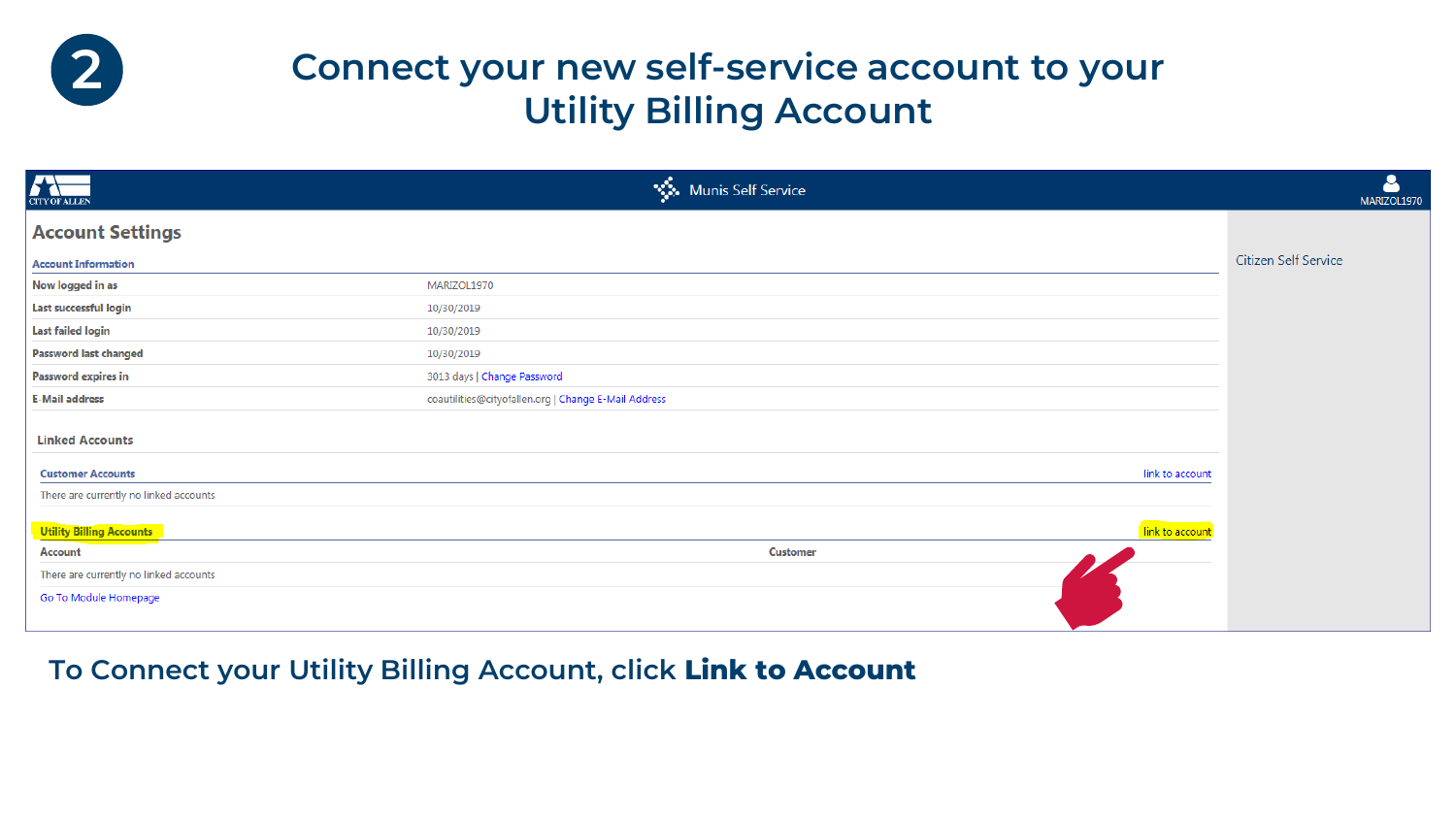

**1. Enter your Account ID and CID and click Submit. These numbers are located at the top of your billing statement. See example below.** 

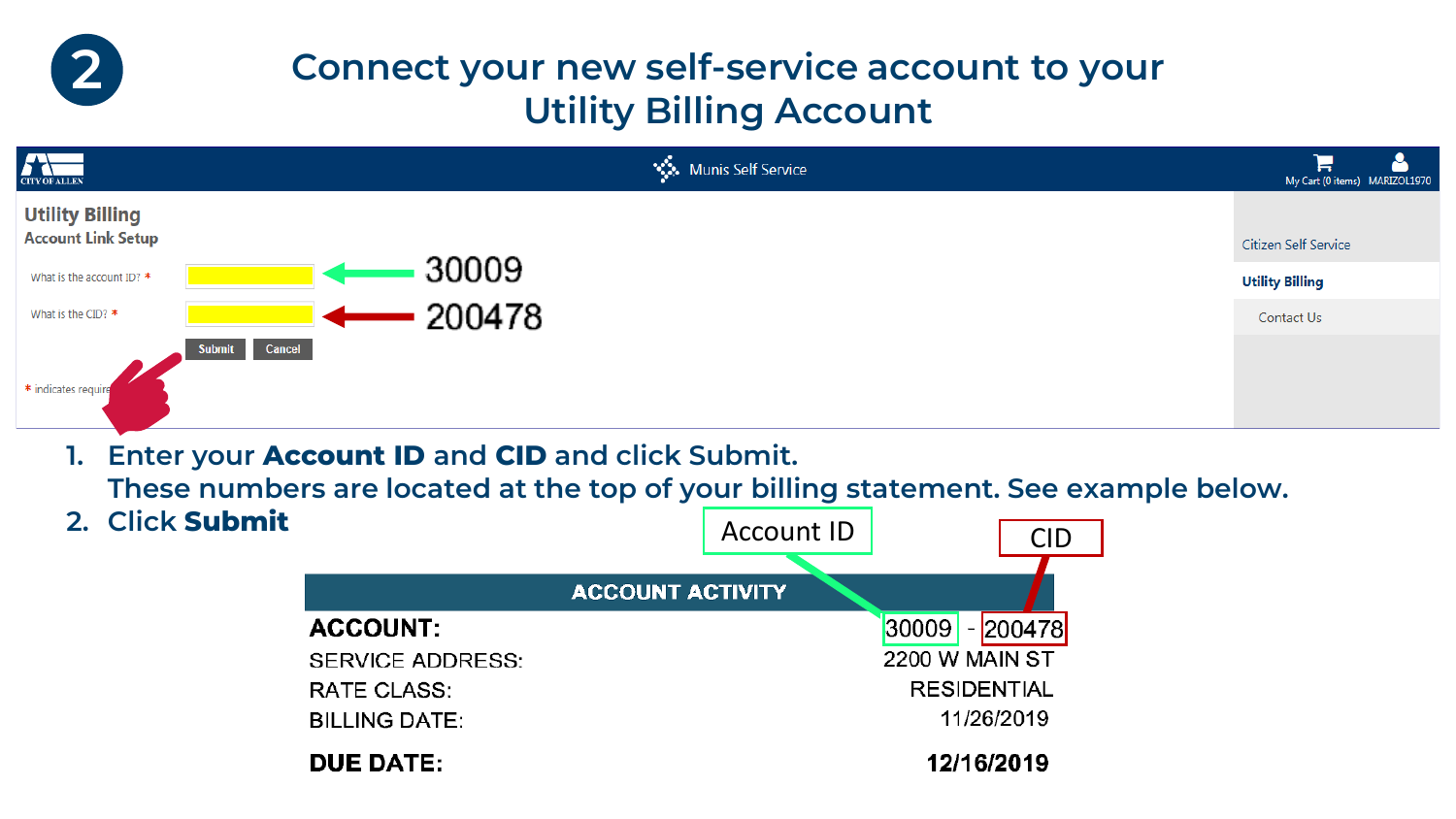

| <b>EXTREMELY</b>                       | Munis Self Service                                   | 8<br>MARIZOL1970     |
|----------------------------------------|------------------------------------------------------|----------------------|
| <b>Account Settings</b>                |                                                      |                      |
| <b>Account Information</b>             |                                                      | Citizen Self Service |
| Now logged in as                       | <b>UTILITYBILLING</b>                                |                      |
| Last successful login                  | 12/3/2019                                            |                      |
| <b>Last failed login</b>               | 12/3/2019                                            |                      |
| <b>Password last changed</b>           | 12/3/2019                                            |                      |
| Password expires in                    | 3012 days   Change Password                          |                      |
| <b>E-Mail address</b>                  | coautilities@cityofallen.org   Change E-Mail Address |                      |
| <b>Linked Accounts</b>                 |                                                      |                      |
| <b>Customer Accounts</b>               | link to account                                      |                      |
| There are currently no linked accounts |                                                      |                      |
| <b>Utility Billing Accounts</b>        | link to account                                      |                      |
| Account                                | <b>Customer</b>                                      |                      |
| 30009                                  | 200478<br>remove                                     |                      |
| Go To Module                           |                                                      |                      |

#### **On the Account Settings page:**

- **1. Once your Account ID and Customer ID are submitted, you'll see your account listed under the Utility Billing Accounts section**
- **2. Repeat this process if you have multiple accounts (like a business might have)**
- **3. To view the account summary, click on the Account Number link**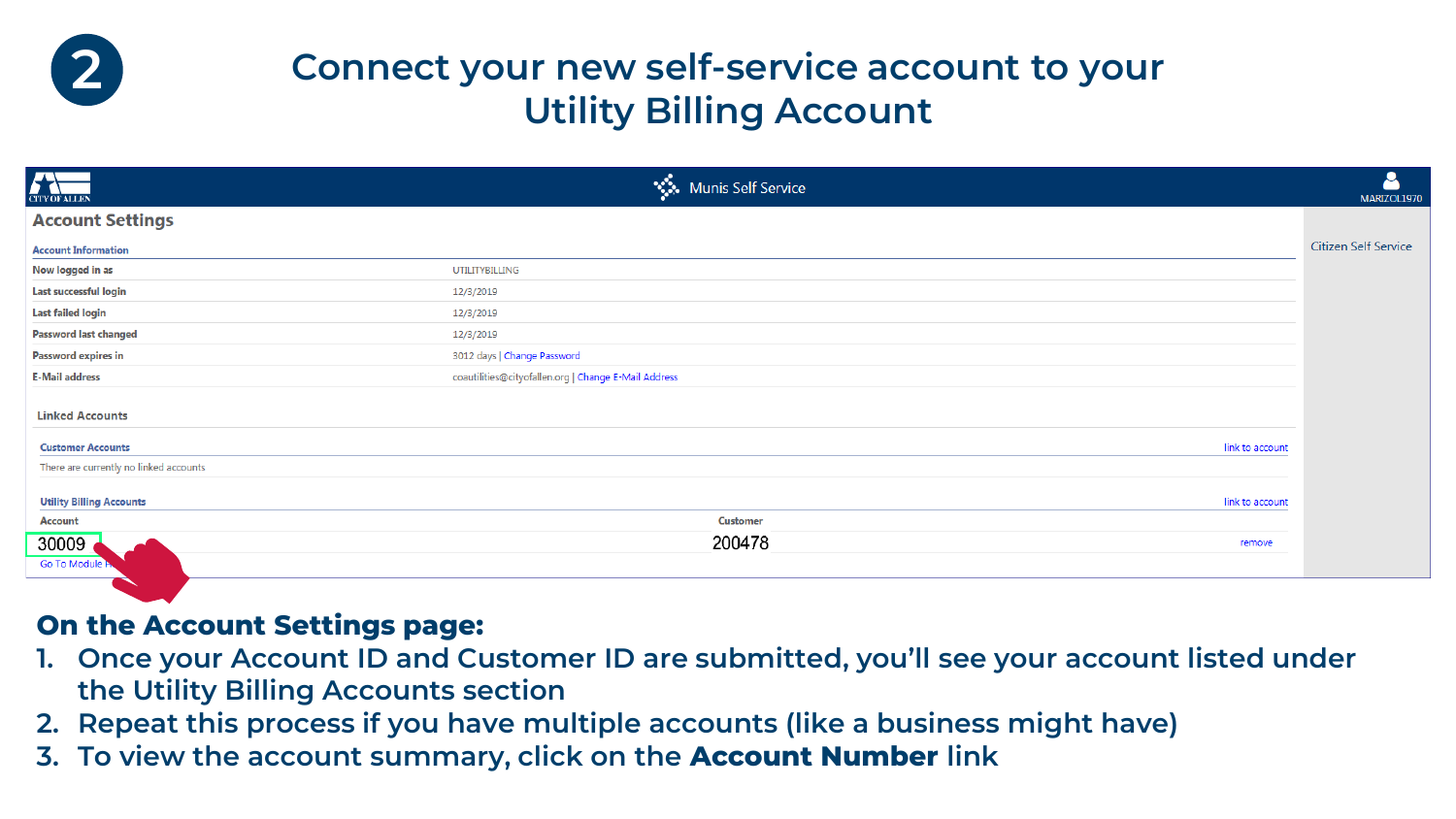#### **Utility Billing**

**Account Summary** 

Link to Account | Sign up for EFT Automatic Payments | Service Requests | Bill Delivery Preferences | Manage Bill

### **Account Summary Screen**

#### Citizen Self Service

|--|--|--|

| <b>Billing Account</b>          |                                          |               |                   |                  |               |                            |                        |
|---------------------------------|------------------------------------------|---------------|-------------------|------------------|---------------|----------------------------|------------------------|
| <b>Service Address</b>          | 2200 W MAIN ST                           |               |                   |                  |               |                            | Accounts               |
| <b>Account Number</b>           | 30009                                    |               |                   |                  |               |                            | Manage Bills           |
| <b>Bill Delivery Preference</b> | Email to                                 |               |                   |                  |               |                            | <b>Account Summary</b> |
|                                 |                                          |               |                   |                  |               |                            |                        |
| <b>Your Current Balance</b>     |                                          |               |                   |                  |               |                            | Automatic EFT Payme    |
| <b>Amount Due Now</b>           | \$79.10                                  |               |                   | Pay Now          |               |                            | Contact Us             |
| <b>Payment Due Date</b>         | 12/16/2019                               |               |                   |                  |               |                            |                        |
| <b>About Your Payments</b>      |                                          |               |                   |                  |               |                            |                        |
|                                 |                                          |               |                   |                  |               |                            |                        |
| No payment activity found       |                                          |               |                   |                  |               |                            |                        |
|                                 |                                          |               |                   |                  |               |                            |                        |
| <b>Customer Information</b>     |                                          |               |                   |                  |               |                            |                        |
| <b>Name</b>                     | JOHNSON, JOHN                            |               |                   |                  |               |                            |                        |
| <b>Address</b>                  | 2200 W MAIN ST<br><b>ALLEN, TX 75002</b> |               |                   |                  |               |                            |                        |
| <b>Customer ID</b>              | 200478                                   |               |                   |                  |               |                            |                        |
|                                 |                                          |               |                   |                  |               |                            |                        |
| <b>Services</b>                 |                                          |               |                   |                  |               |                            |                        |
| <b>Service</b>                  |                                          | Code          | <b>Start Date</b> | <b>Stop Date</b> | <b>Status</b> | <b>Consumption History</b> |                        |
| RESIDENTIAL BASE RATE           |                                          | 10000         | 11/1/2019         |                  | <b>ACTIVE</b> | None                       |                        |
| RESIDENTIAL WATER CONSUMPTION   |                                          | 10500         | 11/1/2019         |                  | <b>ACTIVE</b> | <b>View Consumption</b>    |                        |
| SEWER RESIDENTIAL BASE          |                                          | 20000         | 11/1/2019         |                  | <b>ACTIVE</b> | None                       |                        |
| SEWER RESIDENTIALCONSUMPTION    |                                          | 20500         | 11/1/2019         |                  | <b>ACTIVE</b> | None                       |                        |
| WASTE SERVICES RESIDENTIAL      |                                          | 40000         | 11/1/2019         |                  | <b>ACTIVE</b> | None                       |                        |
| <b>HAZARDOUS WASTE</b>          |                                          | 60000         | 11/1/2019         |                  | <b>ACTIVE</b> | None                       |                        |
| RESIDENTIAL DRAINAGE            |                                          | 70000         | 11/1/2019         |                  | <b>ACTIVE</b> | None                       |                        |
| <b>SALES TAX</b>                |                                          | <b>UB6000</b> | 11/1/2019         |                  | <b>ACTIVE</b> | None                       |                        |

#### **On the Account Summary page you can:**

- **View your bill**
- **Select your delivery preference (mailed, emailed or both)**
- **Sign up for automatic payments by electronic funds transfer (EFT) from a bank account**
- **Enroll in automatic recurring credit card payments**
- **Pay your bill**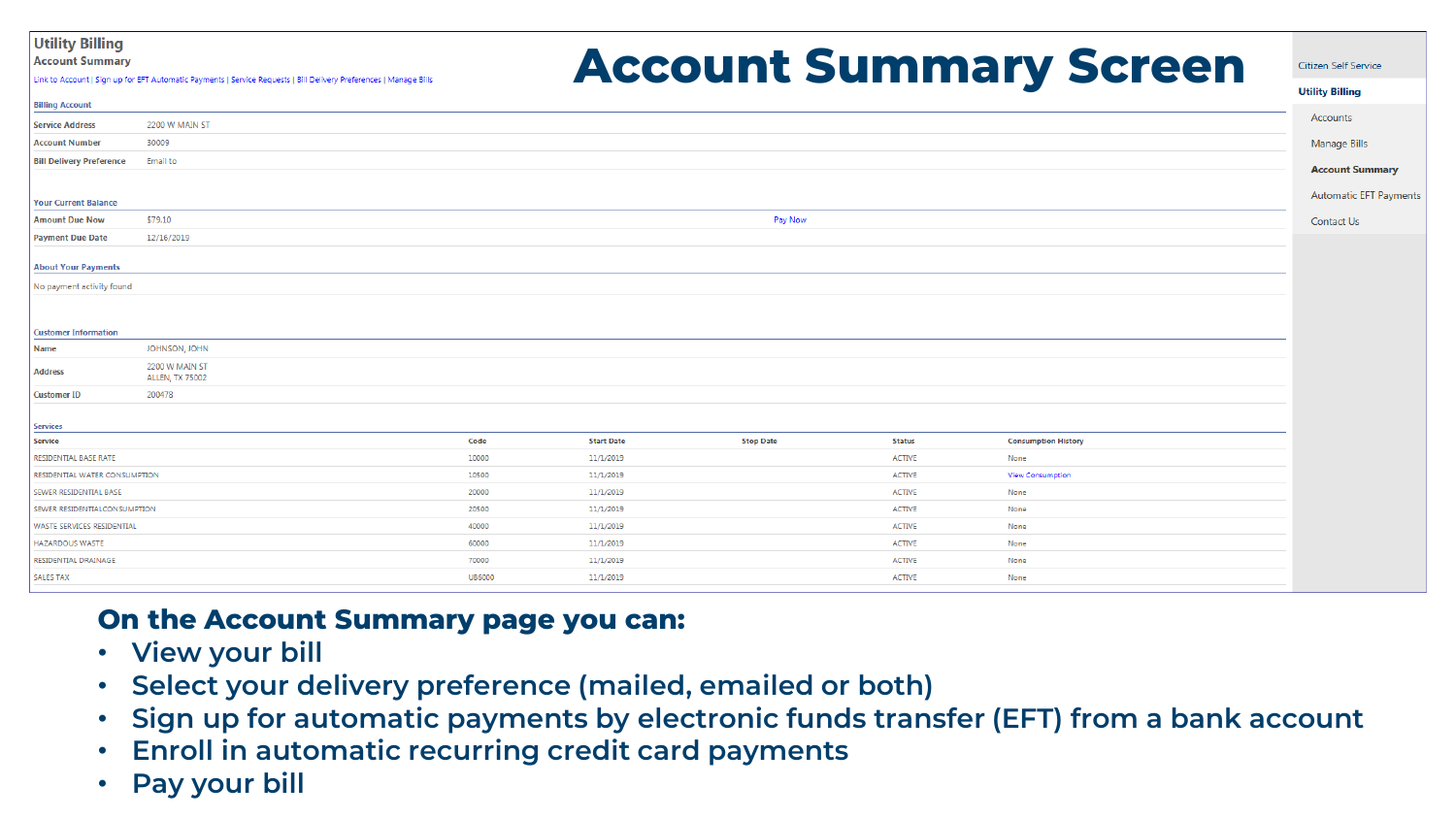



## **Select your bill delivery preference**

Utility Billing Citizen Self-Service **Instructions**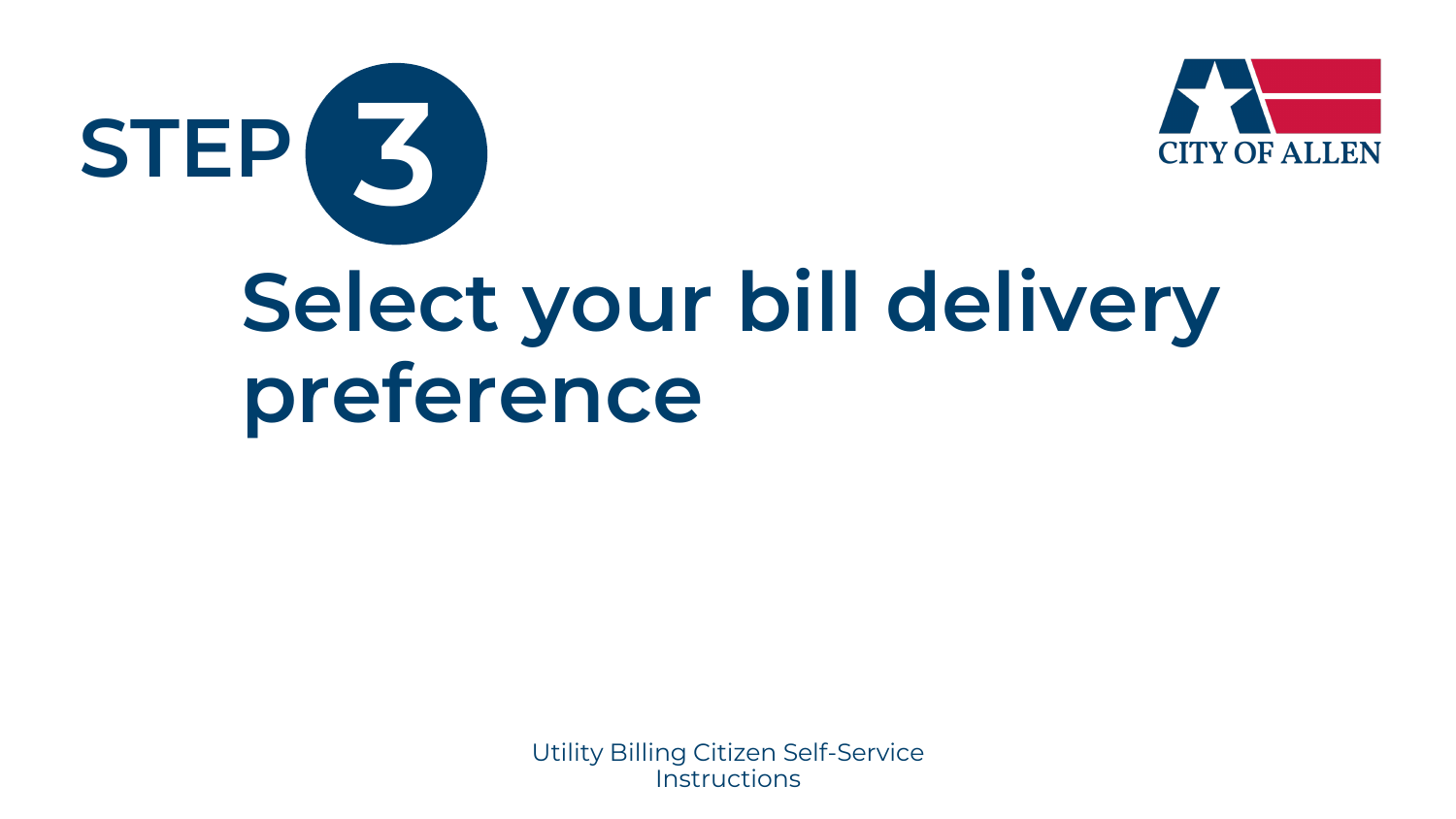

| <b>Utility Billing</b><br><b>Account Summary</b><br><b>Billing Account</b><br><b>Service Address</b><br><b>Account Number</b><br><b>Bill Delivery Preference</b> | 2200 W MAIN ST<br>30009<br>Email to      | Link to Account   Sign up for EFT Automatic Payments   Service Requests   Bill Delivery Preferences   Manage Bills |               |                   |                  |               | <b>Account Summary Screen</b> | <b>Citizen Self Service</b><br><b>Utility Billing</b><br>Accounts<br>Manage Bills |
|------------------------------------------------------------------------------------------------------------------------------------------------------------------|------------------------------------------|--------------------------------------------------------------------------------------------------------------------|---------------|-------------------|------------------|---------------|-------------------------------|-----------------------------------------------------------------------------------|
|                                                                                                                                                                  |                                          |                                                                                                                    |               |                   |                  |               |                               | <b>Account Summary</b>                                                            |
| <b>Your Current Balance</b>                                                                                                                                      |                                          |                                                                                                                    |               |                   |                  |               |                               | <b>Automatic EFT Payments</b>                                                     |
| <b>Amount Due Now</b>                                                                                                                                            | \$79.10                                  |                                                                                                                    |               |                   | Pay Now          |               |                               | Contact Us                                                                        |
| <b>Payment Due Date</b>                                                                                                                                          | 12/16/2019                               |                                                                                                                    |               |                   |                  |               |                               |                                                                                   |
| <b>About Your Payments</b><br>No payment activity found                                                                                                          |                                          |                                                                                                                    |               |                   |                  |               |                               |                                                                                   |
| <b>Customer Information</b>                                                                                                                                      |                                          |                                                                                                                    |               |                   |                  |               |                               |                                                                                   |
| <b>Name</b>                                                                                                                                                      | JOHNSON, JOHN                            |                                                                                                                    |               |                   |                  |               |                               |                                                                                   |
| <b>Address</b>                                                                                                                                                   | 2200 W MAIN ST<br><b>ALLEN, TX 75002</b> |                                                                                                                    |               |                   |                  |               |                               |                                                                                   |
| <b>Customer ID</b>                                                                                                                                               | 200478                                   |                                                                                                                    |               |                   |                  |               |                               |                                                                                   |
| <b>Services</b>                                                                                                                                                  |                                          |                                                                                                                    |               |                   |                  |               |                               |                                                                                   |
| <b>Service</b>                                                                                                                                                   |                                          |                                                                                                                    | Code          | <b>Start Date</b> | <b>Stop Date</b> | <b>Status</b> | <b>Consumption History</b>    |                                                                                   |
| RESIDENTIAL BASE RATE                                                                                                                                            |                                          |                                                                                                                    | 10000         | 11/1/2019         |                  | <b>ACTIVE</b> | None                          |                                                                                   |
| RESIDENTIAL WATER CONSUMPTION                                                                                                                                    |                                          |                                                                                                                    | 10500         | 11/1/2019         |                  | <b>ACTIVE</b> | <b>View Consumption</b>       |                                                                                   |
| SEWER RESIDENTIAL BASE                                                                                                                                           |                                          |                                                                                                                    | 20000         | 11/1/2019         |                  | <b>ACTIVE</b> | None                          |                                                                                   |
| SEWER RESIDENTIALCONSUMPTION                                                                                                                                     |                                          |                                                                                                                    | 20500         | 11/1/2019         |                  | <b>ACTIVE</b> | None                          |                                                                                   |
| WASTE SERVICES RESIDENTIAL                                                                                                                                       |                                          |                                                                                                                    | 40000         | 11/1/2019         |                  | <b>ACTIVE</b> | None                          |                                                                                   |
| <b>HAZARDOUS WASTE</b>                                                                                                                                           |                                          |                                                                                                                    | 60000         | 11/1/2019         |                  | <b>ACTIVE</b> | None                          |                                                                                   |
| RESIDENTIAL DRAINAGE                                                                                                                                             |                                          |                                                                                                                    | 70000         | 11/1/2019         |                  | <b>ACTIVE</b> | None                          |                                                                                   |
| <b>SALES TAX</b>                                                                                                                                                 |                                          |                                                                                                                    | <b>UB6000</b> | 11/1/2019         |                  | <b>ACTIVE</b> | None                          |                                                                                   |

#### Click **Bill Delivery Preferences** under the Account Summary heading.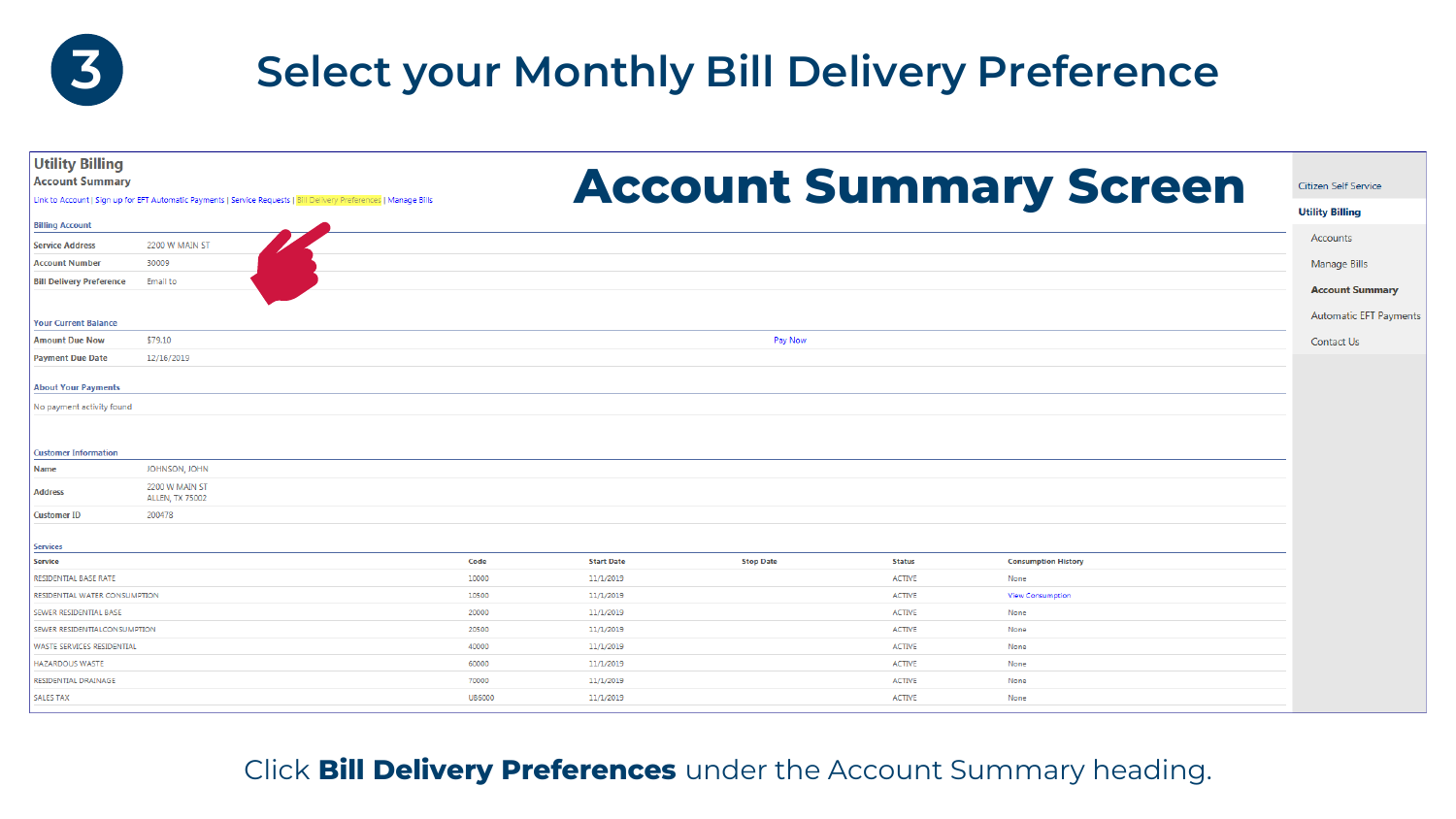

### **3 Select your Monthly Bill Delivery Preference**

#### **Utility Billing**

Set bill delivery preferences for this account

| <b>Account Number</b>  | 30009                                                |                                                                                                       | OLC<br>res              |
|------------------------|------------------------------------------------------|-------------------------------------------------------------------------------------------------------|-------------------------|
| <b>Customer Name</b>   | <b>CITY OF ALLEN</b>                                 | <b>Include your email address</b>                                                                     | a c                     |
| <b>Customer Number</b> | 200478                                               |                                                                                                       | bill                    |
| Delivery<br>Preference | $\bigcirc$ Mail<br>$\odot$ Email                     | coautilities@cityofallen.org                                                                          | em<br>you<br>thi<br>rec |
|                        | $\bigcirc$ Mail and Email<br><b>Update</b><br>Cancel |                                                                                                       | ad<br>Vis<br>Cu         |
|                        |                                                      | Choose your monthly bill delivery preference:<br>Mail (a printed bill will be mailed to your address) | Inf                     |

- **O Email (a bill will be sent to your email)**
- **O Mail and Email (both of the above)**
- **1. Click on the preferred method**
- **2. If choosing Email or Mail and Email, include your email address**
- **3. Click Update**

#### **NOTE:**

If you visit the Custer Transfer Station to drop off excess sidential waste, you must show a **current paper** residential utility bill to enter. If you choose the mail only option, you can print your most recent utility bill from is portal or print the most cent bill sent to the email ddress provided.

#### **sit CityofAllen.org/DIYtrash** for

uster Transfer Station Disposal Information.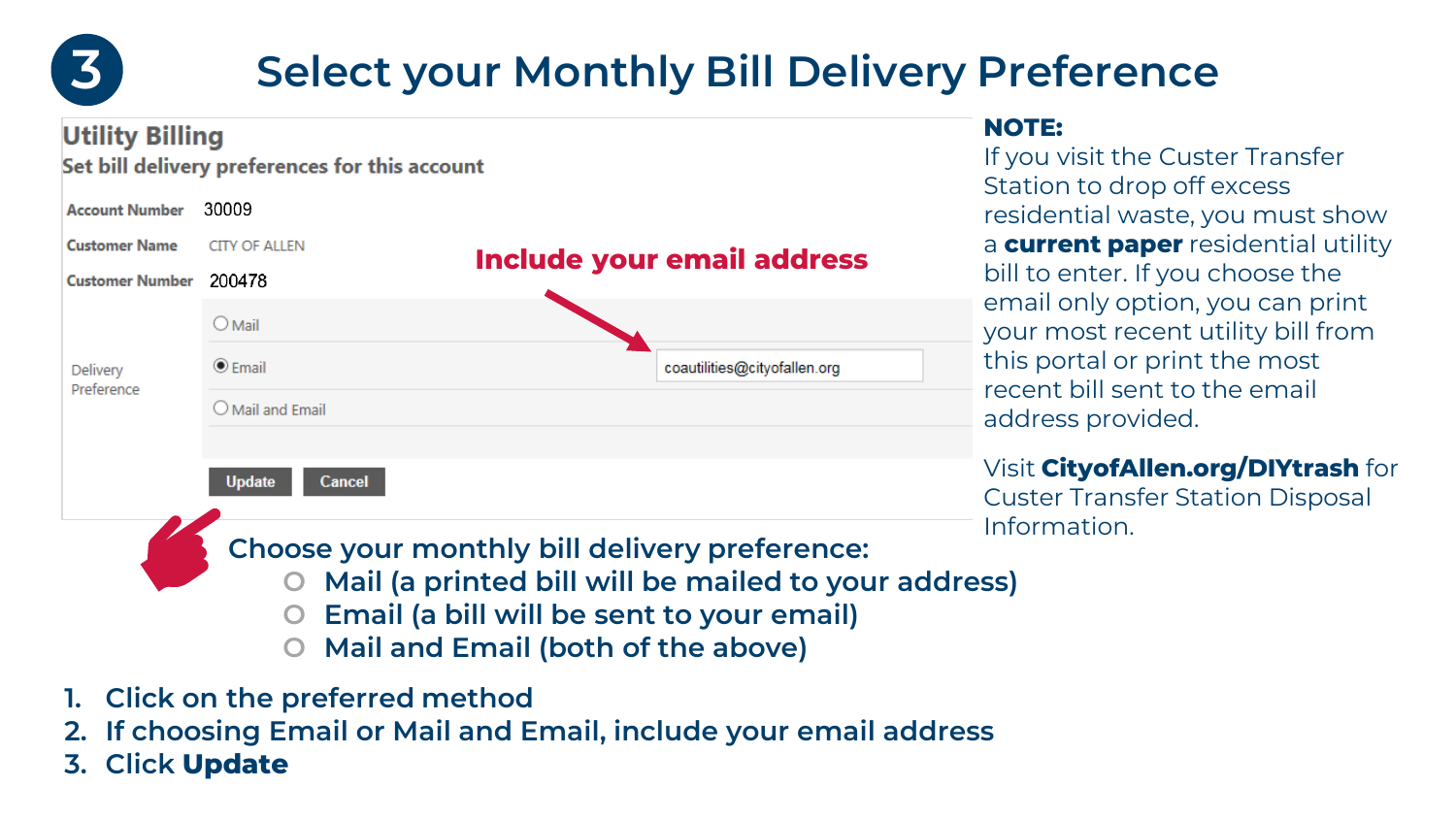## **3 Select your Monthly Bill Delivery Preference**

| <b>Utility Billing</b><br>Set bill delivery preferences for this account<br>Your bill delivery preference was successfully updated. |                         |                              |  |  |  |  |
|-------------------------------------------------------------------------------------------------------------------------------------|-------------------------|------------------------------|--|--|--|--|
| <b>Account Number</b>                                                                                                               | 30009                   |                              |  |  |  |  |
| <b>Customer Name</b>                                                                                                                | <b>CITY OF ALLEN</b>    |                              |  |  |  |  |
| <b>Customer Number</b>                                                                                                              | 200478                  |                              |  |  |  |  |
|                                                                                                                                     | $\bigcirc$ Mail         |                              |  |  |  |  |
| Delivery                                                                                                                            | $\odot$ Email           | coautilities@cityofallen.org |  |  |  |  |
| Preference                                                                                                                          | O Mail and Email        |                              |  |  |  |  |
|                                                                                                                                     |                         |                              |  |  |  |  |
|                                                                                                                                     | <b>Update</b><br>Cancel |                              |  |  |  |  |

**After clicking Update, a confirmation page will show your delivery preference updated. You may change your delivery preference as you wish in the future.**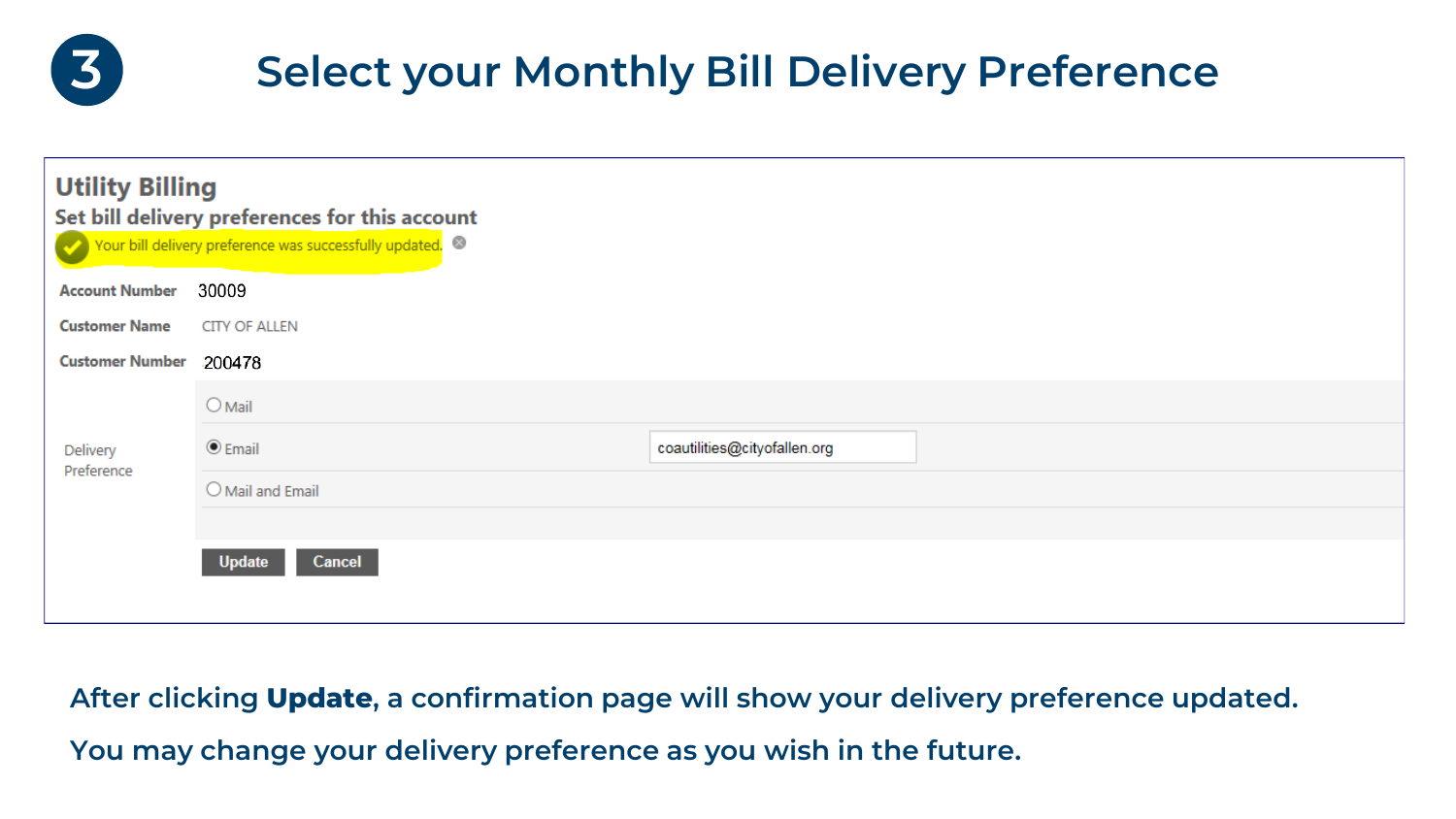



payments

**Skip to STEP 5** 

### **Sign up for automatic payments by Electronic Funds Transfer (EFT)/Bank Draft WAIT!**  If you prefer to add a credit card for automatic

Utility Billing Citizen Self-Service<br>
Instructions (page 22) **Instructions**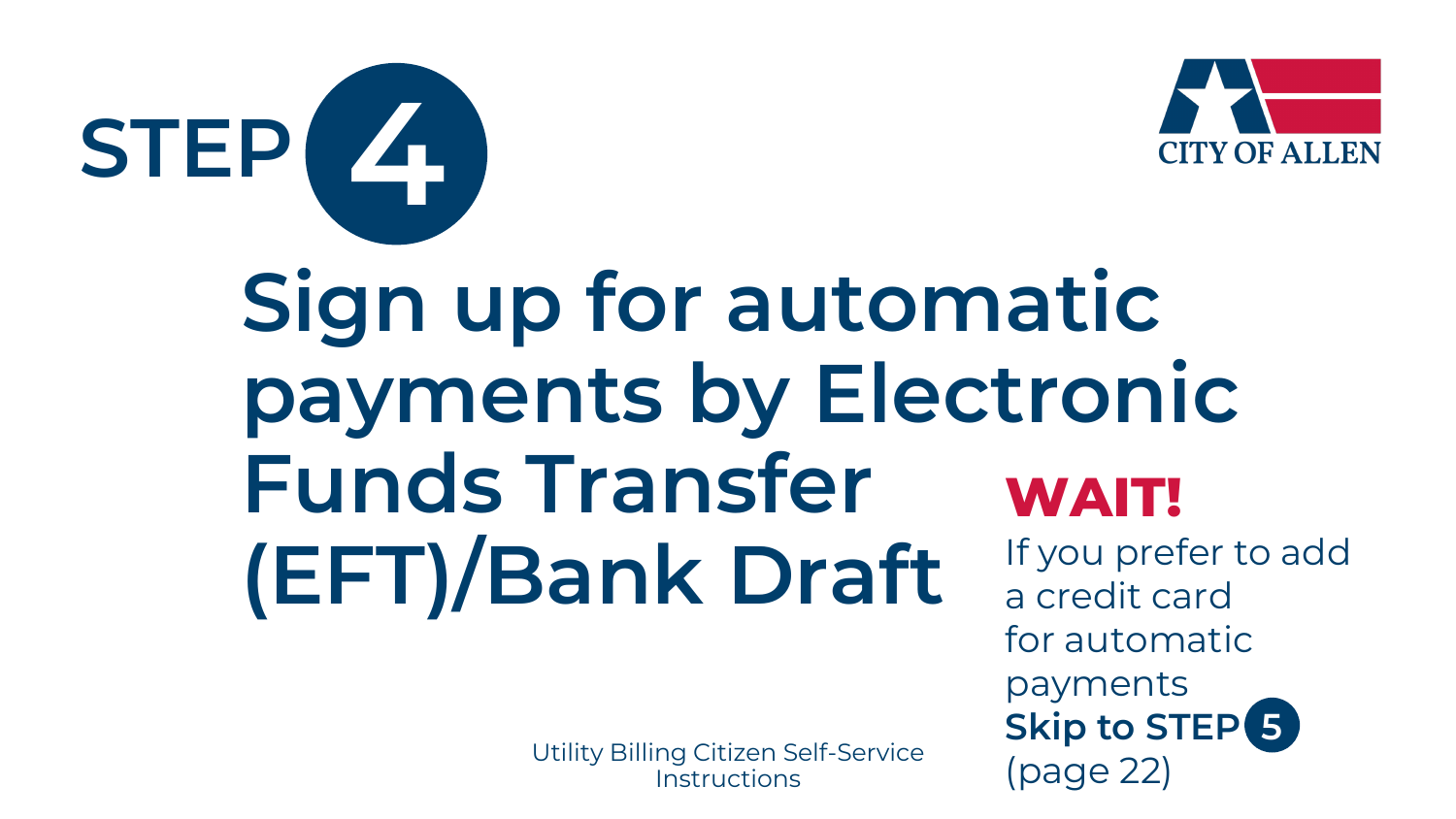**4**

| <b>Utility Billing</b><br><b>Account Summary</b> |                                                                                                                    |       |                   |                  |               | <b>Account Summary Screen</b> | Citizen Self Service          |
|--------------------------------------------------|--------------------------------------------------------------------------------------------------------------------|-------|-------------------|------------------|---------------|-------------------------------|-------------------------------|
|                                                  | Link to Account   Sign up for EFT Automatic Payments   Service Requests   Bill Delivery Preferences   Manage Bills |       |                   |                  |               |                               | <b>Utility Billing</b>        |
| <b>Billing Account</b>                           |                                                                                                                    |       |                   |                  |               |                               | Manage Bills                  |
| <b>Service Address</b>                           | 305 CENTURY PKW                                                                                                    |       |                   |                  |               |                               |                               |
| <b>Account Number</b>                            | 51598<br>30009                                                                                                     |       |                   |                  |               |                               | <b>Account Summary</b>        |
| <b>Bill Delivery Preference</b>                  |                                                                                                                    |       |                   |                  |               |                               | <b>Automatic EFT Payments</b> |
| <b>Your Current Balance</b>                      |                                                                                                                    |       |                   |                  |               |                               | Contact Us                    |
| <b>Amount Due Now</b>                            | \$2,500.68                                                                                                         |       |                   | Pay Now          |               |                               |                               |
| <b>Payment Due Date</b>                          | 11/19/2019                                                                                                         |       |                   |                  |               |                               |                               |
| <b>About Your Payments</b>                       |                                                                                                                    |       |                   |                  |               |                               |                               |
| No payment activity found                        |                                                                                                                    |       |                   |                  |               |                               |                               |
| <b>Customer Information</b>                      |                                                                                                                    |       |                   |                  |               |                               |                               |
| <b>Name</b>                                      | <b>CITY OF ALLEN</b>                                                                                               |       |                   |                  |               |                               |                               |
| <b>Address</b>                                   | <b>305 CENTURY PKWY</b><br><b>ALLEN, TX 75013</b>                                                                  |       |                   |                  |               |                               |                               |
| <b>Customer ID</b>                               | 200480                                                                                                             |       |                   |                  |               |                               |                               |
|                                                  | 200478                                                                                                             |       |                   |                  |               |                               |                               |
| <b>Services</b><br>Service                       |                                                                                                                    | Code  | <b>Start Date</b> | <b>Stop Date</b> | <b>Status</b> | <b>Consumption History</b>    |                               |
| <b>IRRIGATION COMMERCIAL BASE</b>                |                                                                                                                    | 31000 | 9/25/2019         |                  | <b>ACTIVE</b> | None                          |                               |
| IRRIGATION COMMERCIAL CONSUMPT                   |                                                                                                                    | 31500 | 9/25/2019         |                  | <b>ACTIVE</b> | <b>View Consumption</b>       |                               |
| IRRIGATION COMMERCIAL CONSUMPT                   |                                                                                                                    | 31500 | 9/25/2019         |                  | <b>ACTIVE</b> | <b>View Consumption</b>       |                               |
|                                                  |                                                                                                                    |       |                   |                  |               |                               |                               |

Click **Sign up for EFT Automatic Payments** under the Account Summary heading.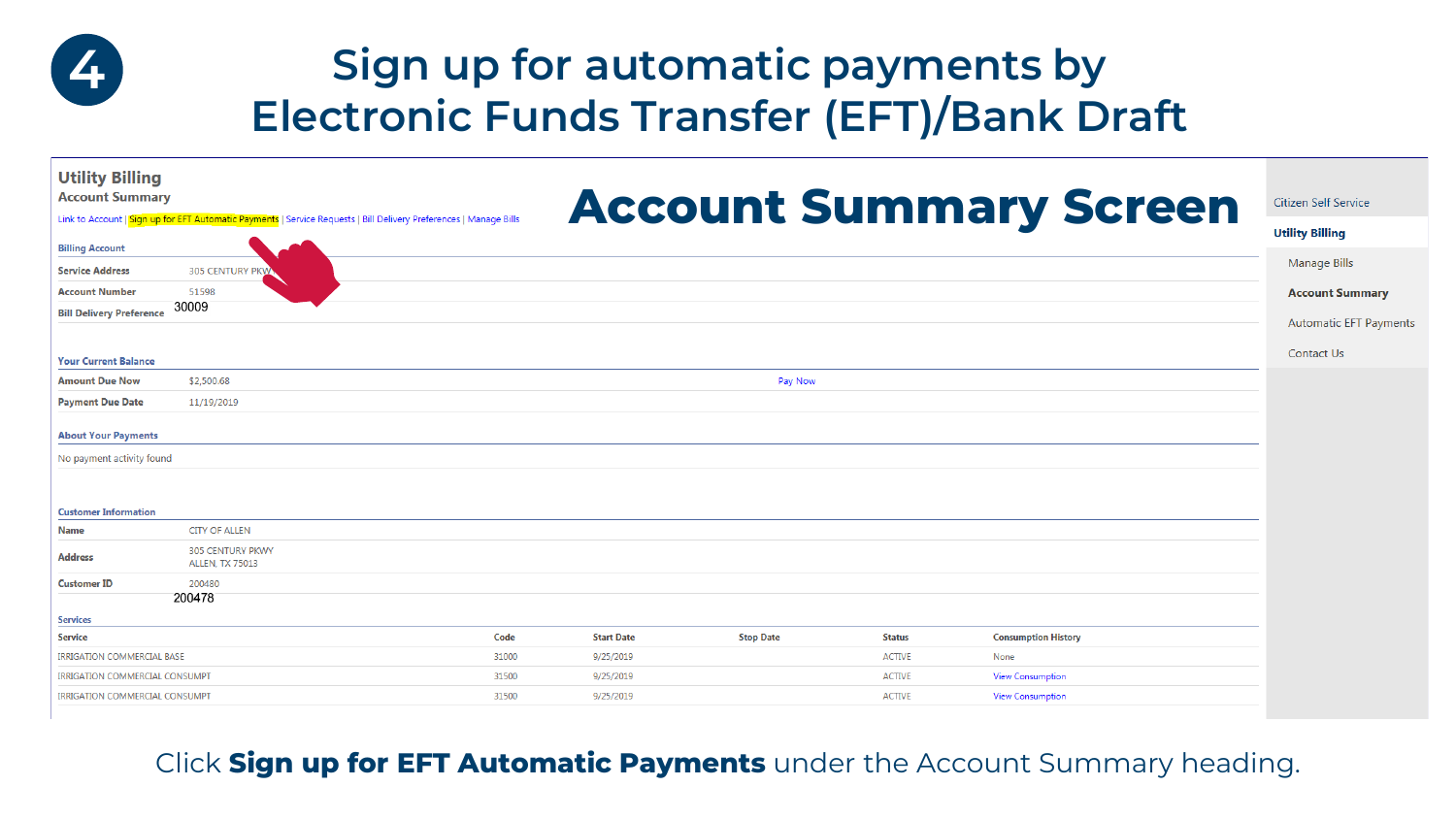| <b>Utility Billing</b>                                                                                                                             |                               |
|----------------------------------------------------------------------------------------------------------------------------------------------------|-------------------------------|
| <b>Automatic EFT Payments</b>                                                                                                                      | Citizen Self Service          |
| To sign up for automatic payments, please complete the form below.                                                                                 | <b>Utility Billing</b>        |
| 2200 W MAIN ST<br><b>Service Address</b>                                                                                                           | Accounts                      |
| 30009<br><b>Account Number</b>                                                                                                                     | Manage Bills                  |
|                                                                                                                                                    | Account Summary               |
| Bank name*<br>For auto-lookup, begin typing a bank name or routing number.                                                                         | <b>Automatic EFT Payments</b> |
| Bank routing number * (9 digits)<br>and the state of the state of the state of the state of the state of the state of the state of the state of th | Contact Us                    |
| Confirm routing number *                                                                                                                           |                               |
| Bank account number *                                                                                                                              |                               |
| Confirm account number *                                                                                                                           |                               |
| $\bigcirc$ Checking $\bigcirc$ Savings<br>Bank account type *                                                                                      |                               |
| Name on bank statement *                                                                                                                           |                               |
| Phone number on bank statement *                                                                                                                   |                               |
| Email address on bank statement *                                                                                                                  |                               |
| Continue Cancel                                                                                                                                    |                               |
| * indicates required values.                                                                                                                       |                               |
|                                                                                                                                                    |                               |

### **On the Automatic EFT Payments page:**

- **1. Complete the \*Required blocks with your bank information**
- **2. Click Continue**

**4**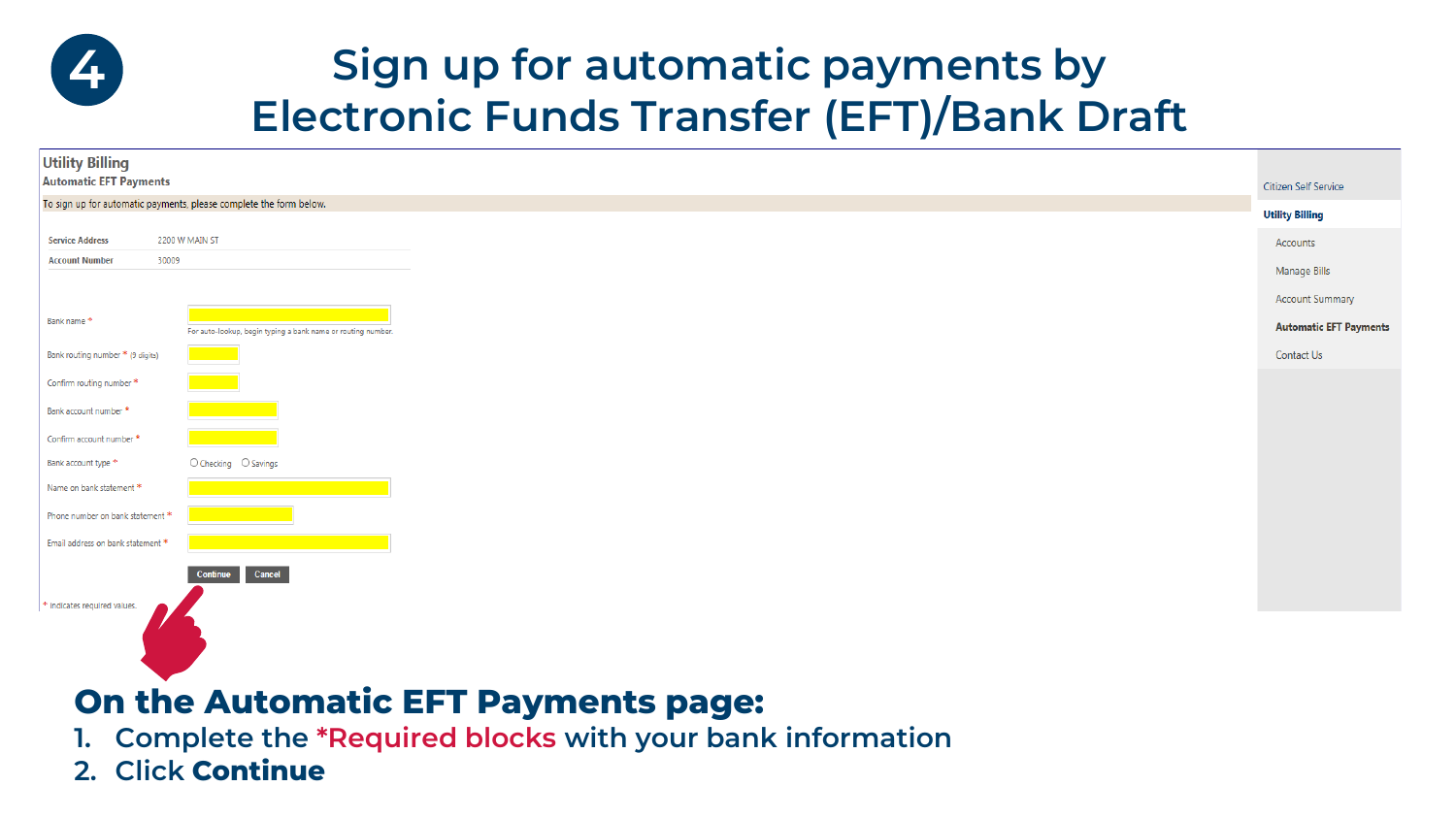| <b>Utility Billing</b>                    |                              |
|-------------------------------------------|------------------------------|
| <b>Automatic EFT Payments</b>             |                              |
| <b>Review</b>                             |                              |
| <b>Bank name</b>                          | JP MORGAN CHASE              |
| <b>Routing number</b>                     | XXXXX0361                    |
| <b>Bank account number</b>                | XXXXXXXXX0000                |
| <b>Account type</b>                       | Checking                     |
| Name as it appears on your bank statement | <b>CITY OF ALLEN</b>         |
| Your telephone number                     | 214-509-4100                 |
| Your email address                        | coautilities@cityofallen.org |
| Submit Modify Cancel                      |                              |
|                                           |                              |



**4**

**After clicking Continue, a review page will show for you to check your information and modify any changes if needed. 1,3 <sup>2</sup>**

- **1. If everything is correct, click Submit**
- **2. Click Modify to make corrections**
	- **You will be taken back to the previous screen. Make your corrections, then click Continue again to return to this screen to verify input**
- **3. Click Submit when everything is correct**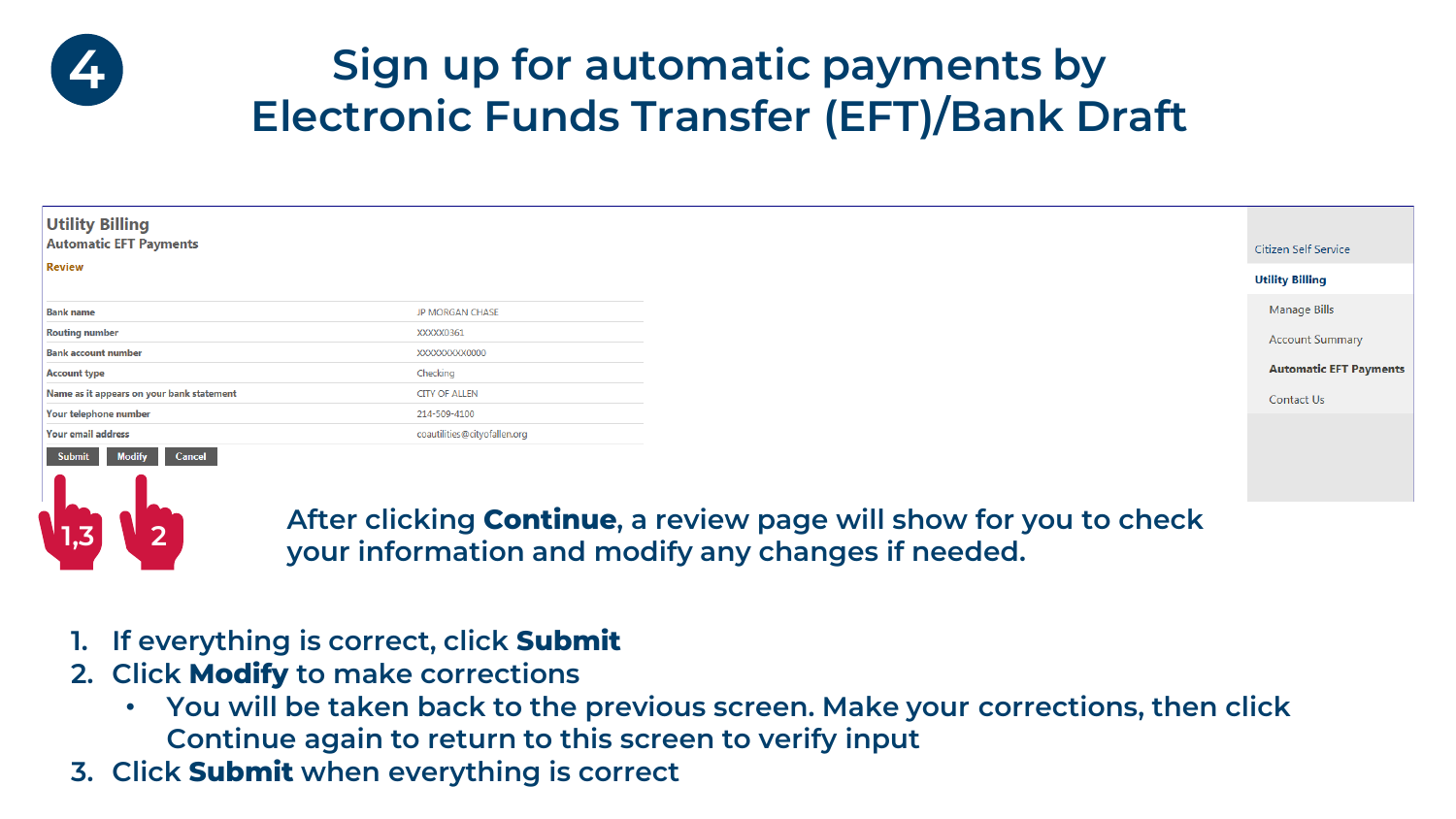**4**

| <b>Utility Billing</b><br><b>Automatic EFT Payments</b>                                                              |                              | Citizen Self Service          |
|----------------------------------------------------------------------------------------------------------------------|------------------------------|-------------------------------|
| <b>Confirmation</b>                                                                                                  |                              |                               |
|                                                                                                                      |                              | <b>Utility Billing</b>        |
| Thank you. Your request to automatically make payments from your bank account below has been successfully submitted. |                              | Manage Bills                  |
| You will be notified when automatic payments have started. Until then, please continue to make payments.             |                              |                               |
| <b>Bank name</b>                                                                                                     | JP MORGAN CHASE              | <b>Account Summary</b>        |
| <b>Routing number</b>                                                                                                | XXXXX0361                    | <b>Automatic EFT Payments</b> |
| <b>Bank account number</b>                                                                                           | XXXXXXXXX0000                |                               |
| <b>Account type</b>                                                                                                  | Checking                     | Contact Us                    |
| Name as it appears on your bank statement                                                                            | <b>CITY OF ALLEN</b>         |                               |
| Your telephone number                                                                                                | 214-509-4100                 |                               |
| <b>Your email address</b>                                                                                            | coautilities@cityofallen.org |                               |
| You could now<br>• View your account summary<br>. Make changes to your Automatic Payments                            |                              |                               |

#### **After clicking Submit, a confirmation page will show to verify your requests were successfully submitted**

**You will be notified by email when your automatic payments have started**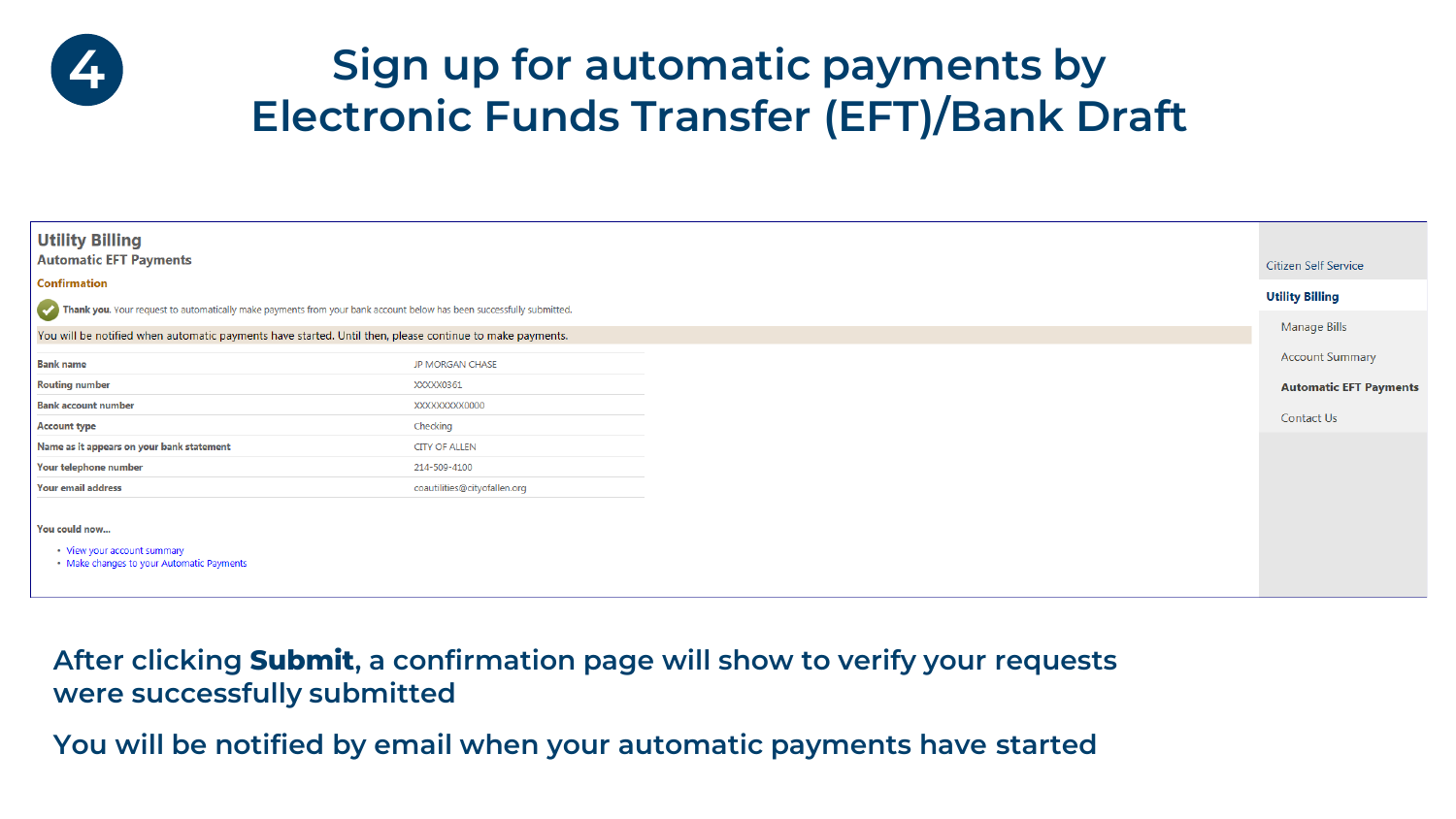

**STEP 5**

Utility Billing Citizen Self-Service **Instructions**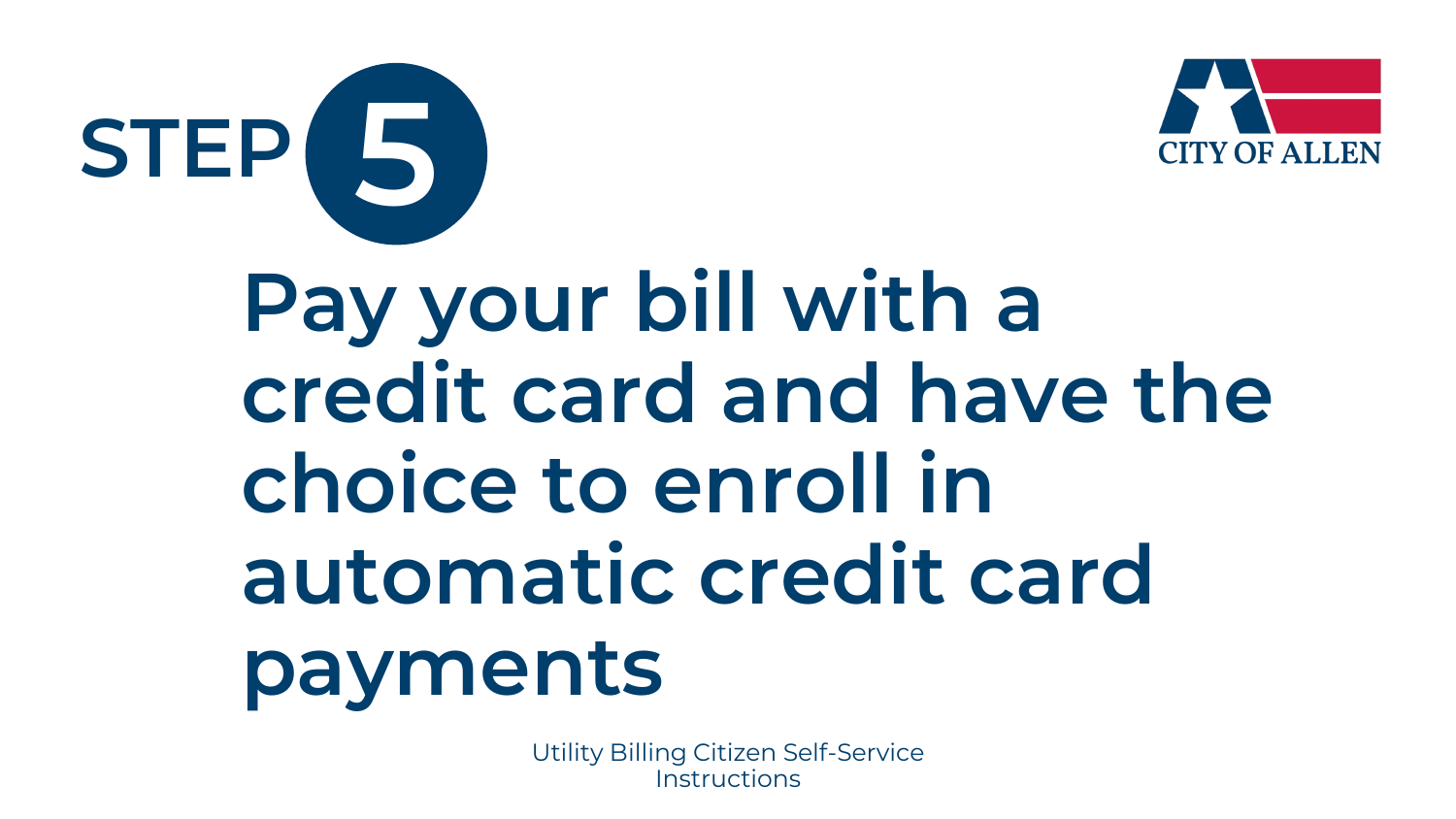| <b>Utility Billing</b><br><b>Account Summary</b><br><b>Billing Account</b> |                                          | Link to Account   Sign up for EFT Automatic Payments   Service Requests   Bill Delivery Preferences   Manage Bills |               |                   |                  |               | <b>Account Summary Screen</b> | <b>Citizen Self Service</b><br><b>Utility Billing</b> |
|----------------------------------------------------------------------------|------------------------------------------|--------------------------------------------------------------------------------------------------------------------|---------------|-------------------|------------------|---------------|-------------------------------|-------------------------------------------------------|
| <b>Service Address</b>                                                     | 2200 W MAIN ST                           |                                                                                                                    |               |                   |                  |               |                               | Accounts                                              |
| <b>Account Number</b>                                                      | 30009                                    |                                                                                                                    |               |                   |                  |               |                               | <b>Manage Bills</b>                                   |
| <b>Bill Delivery Preference</b>                                            | Email to                                 |                                                                                                                    |               |                   |                  |               |                               |                                                       |
|                                                                            |                                          |                                                                                                                    |               |                   |                  |               |                               | <b>Account Summary</b>                                |
| <b>Your Current Balance</b>                                                |                                          |                                                                                                                    |               |                   |                  |               |                               | <b>Automatic EFT Payments</b>                         |
| <b>Amount Due Now</b>                                                      | \$79.10                                  |                                                                                                                    |               |                   | Pay Now          |               |                               | Contact Us                                            |
| <b>Payment Due Date</b>                                                    | 12/16/2019                               |                                                                                                                    |               |                   |                  |               |                               |                                                       |
| <b>About Your Payments</b>                                                 |                                          |                                                                                                                    |               |                   |                  |               |                               |                                                       |
| No payment activity found                                                  |                                          |                                                                                                                    |               |                   |                  |               |                               |                                                       |
| <b>Customer Information</b>                                                |                                          |                                                                                                                    |               |                   |                  |               |                               |                                                       |
| <b>Name</b>                                                                | JOHNSON, JOHN                            |                                                                                                                    |               |                   |                  |               |                               |                                                       |
| <b>Address</b>                                                             | 2200 W MAIN ST<br><b>ALLEN, TX 75002</b> |                                                                                                                    |               |                   |                  |               |                               |                                                       |
| <b>Customer ID</b>                                                         | 200478                                   |                                                                                                                    |               |                   |                  |               |                               |                                                       |
| <b>Services</b>                                                            |                                          |                                                                                                                    |               |                   |                  |               |                               |                                                       |
| <b>Service</b>                                                             |                                          |                                                                                                                    | Code          | <b>Start Date</b> | <b>Stop Date</b> | <b>Status</b> | <b>Consumption History</b>    |                                                       |
| RESIDENTIAL BASE RATE                                                      |                                          |                                                                                                                    | 10000         | 11/1/2019         |                  | <b>ACTIVE</b> | None                          |                                                       |
| RESIDENTIAL WATER CONSUMPTION                                              |                                          |                                                                                                                    | 10500         | 11/1/2019         |                  | <b>ACTIVE</b> | <b>View Consumption</b>       |                                                       |
| SEWER RESIDENTIAL BASE                                                     |                                          |                                                                                                                    | 20000         | 11/1/2019         |                  | <b>ACTIVE</b> | None                          |                                                       |
| SEWER RESIDENTIALCONSUMPTION                                               |                                          |                                                                                                                    | 20500         | 11/1/2019         |                  | <b>ACTIVE</b> | None                          |                                                       |
| WASTE SERVICES RESIDENTIAL                                                 |                                          |                                                                                                                    | 40000         | 11/1/2019         |                  | <b>ACTIVE</b> | None                          |                                                       |
| <b>HAZARDOUS WASTE</b>                                                     |                                          |                                                                                                                    | 60000         | 11/1/2019         |                  | <b>ACTIVE</b> | None                          |                                                       |
| RESIDENTIAL DRAINAGE                                                       |                                          |                                                                                                                    | 70000         | 11/1/2019         |                  | <b>ACTIVE</b> | None                          |                                                       |
| <b>SALES TAX</b>                                                           |                                          |                                                                                                                    | <b>UB6000</b> | 11/1/2019         |                  | <b>ACTIVE</b> | None                          |                                                       |
|                                                                            |                                          |                                                                                                                    |               |                   |                  |               |                               |                                                       |

#### Click **Manage Bills** under the Account Summary heading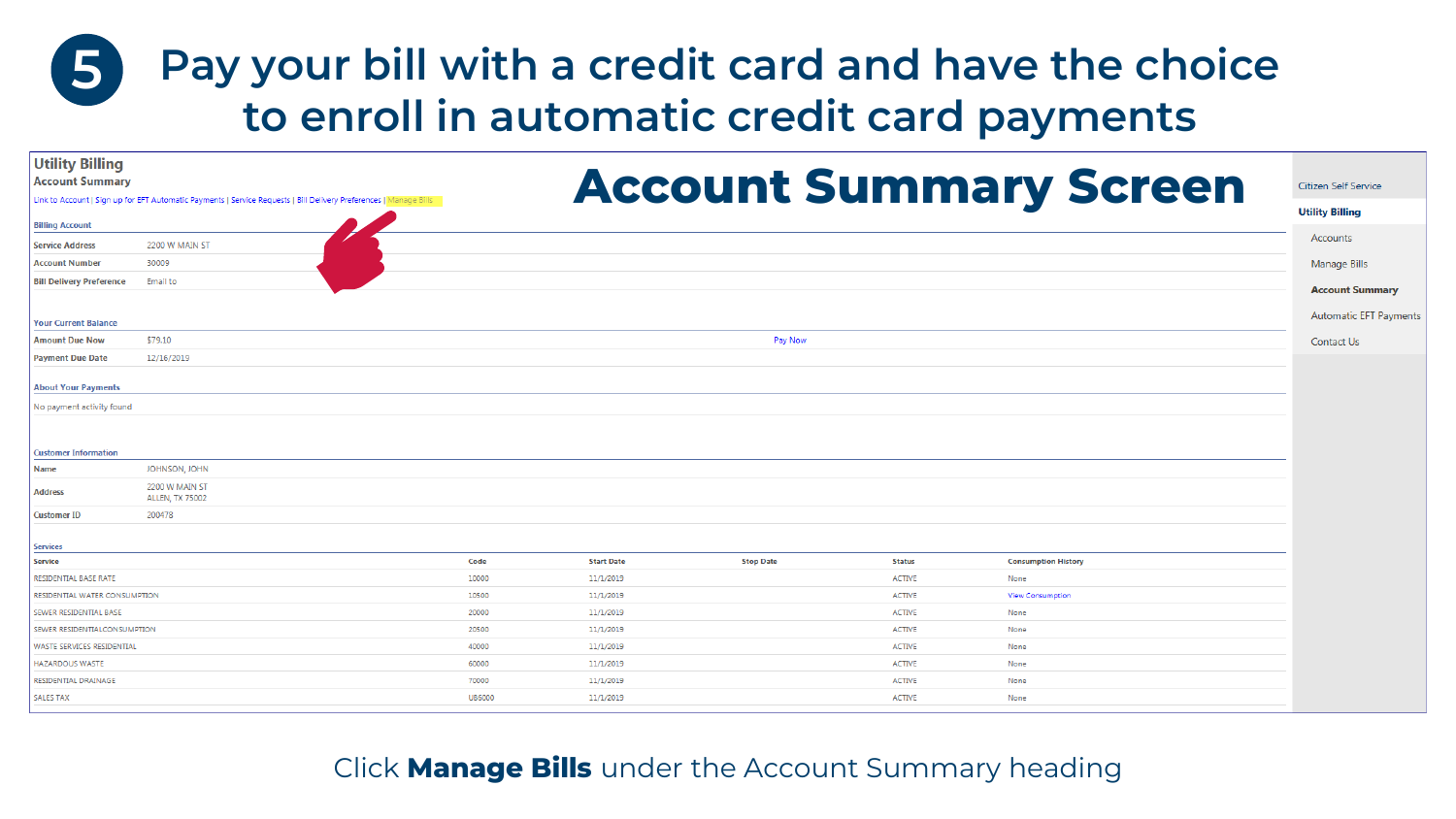| <b>Utility Billing</b><br><b>Account Summary</b> |                                                                                                                    |       |                   |                  |               |                            |
|--------------------------------------------------|--------------------------------------------------------------------------------------------------------------------|-------|-------------------|------------------|---------------|----------------------------|
|                                                  | Link to Account   Sign up for EFT Automatic Payments   Service Requests   Bill Delivery Preferences   Manage Bills |       |                   |                  |               |                            |
| <b>Billing Account</b>                           |                                                                                                                    |       |                   |                  |               |                            |
| <b>Service Address</b>                           | 2200 W MAIN ST                                                                                                     |       |                   |                  |               |                            |
| <b>Account Number</b>                            | 30009                                                                                                              |       |                   |                  |               |                            |
| <b>Bill Delivery Preference</b>                  | Mail                                                                                                               |       |                   |                  |               |                            |
|                                                  |                                                                                                                    |       |                   |                  |               |                            |
| <b>Your Current Balance</b>                      |                                                                                                                    |       |                   |                  |               |                            |
| <b>Amount Due Now</b>                            | \$115.43                                                                                                           |       |                   | Pay Now          |               |                            |
| <b>Payment Due Date</b>                          | 1/16/2020                                                                                                          |       |                   |                  |               |                            |
| <b>About Your Payments</b>                       |                                                                                                                    |       |                   |                  |               |                            |
| No payment activity found                        |                                                                                                                    |       |                   |                  |               |                            |
|                                                  |                                                                                                                    |       |                   |                  |               |                            |
| <b>Customer Information</b>                      |                                                                                                                    |       |                   |                  |               |                            |
| Name                                             |                                                                                                                    |       |                   |                  |               |                            |
| <b>Address</b>                                   | 2200 W MAIN ST                                                                                                     |       |                   |                  |               |                            |
| <b>Customer ID</b>                               | 200478                                                                                                             |       |                   |                  |               |                            |
|                                                  |                                                                                                                    |       |                   |                  |               |                            |
| <b>Services</b>                                  |                                                                                                                    |       |                   |                  |               |                            |
| <b>Service</b>                                   |                                                                                                                    | Code  | <b>Start Date</b> | <b>Stop Date</b> | <b>Status</b> | <b>Consumption History</b> |
| RESIDENTIAL BASE RATE                            |                                                                                                                    | 10000 | 5/22/2018         |                  | <b>ACTIVE</b> | None                       |

#### **Click Pay Now**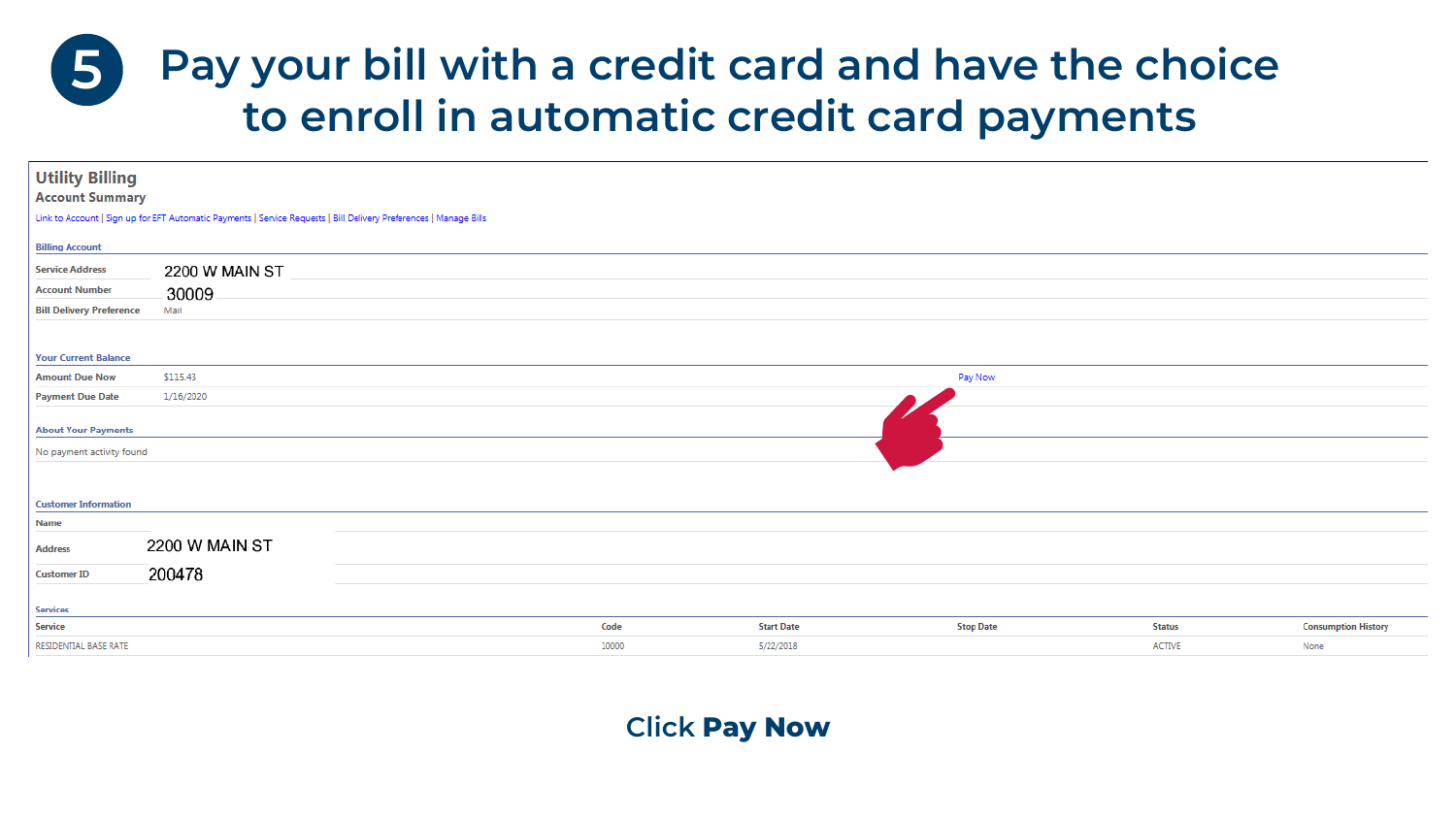| <b>Utility Billing</b><br><b>Manage Bills</b> | Sign up for EFT Automatic Payments   Account Summary |  |
|-----------------------------------------------|------------------------------------------------------|--|
| <b>Service Address</b>                        | 2200 W MAIN ST                                       |  |
| <b>Account Number</b>                         | 30009                                                |  |
| As of                                         | 02/18/2020                                           |  |

| <b>Outstanding Bills</b> (bill years 1989 to 2029 only) |       |                  |          |                |         | Show Past Bills            |                     |
|---------------------------------------------------------|-------|------------------|----------|----------------|---------|----------------------------|---------------------|
|                                                         | Bill  | <b>Bill Date</b> | Pay By   | <b>Charges</b> | Pending | <b>Balance Due</b>         |                     |
|                                                         | 47621 | 12/20/2019       | 1/8/2020 | \$158.97       | \$0.00  | \$158.97                   | Bill Details        |
|                                                         | 85045 | 1/17/2020        | 2/9/2020 | \$77.83        | \$0.00  | \$85.48                    | <b>Bill Details</b> |
|                                                         |       |                  |          |                |         | <b>Total Due: \$244.45</b> |                     |

select bills you would like to pay nov



**Note: If more than one bill is due both are selected automatically. You will have a choice to change that on the next page.**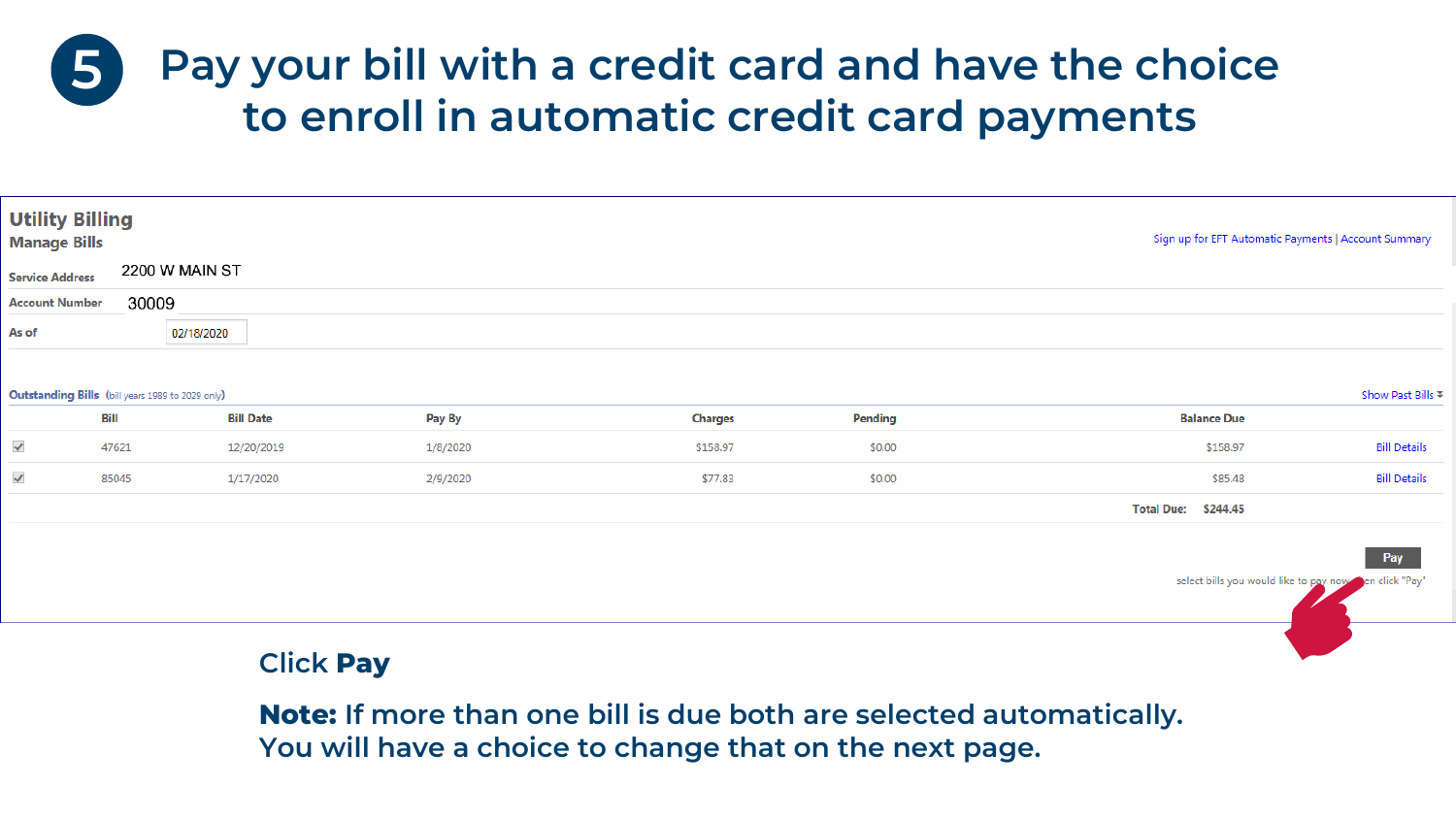#### **1. You have the option to enroll for Automatic Credit Card Payments on this page by selecting Enroll**

**payment**

| <b>Automatic Credit Card Payments</b><br>Manage your enrollments in the automatic credit card payment system (optional) |                   |                                                                                                                                                                                                                                |                                                                             |  |
|-------------------------------------------------------------------------------------------------------------------------|-------------------|--------------------------------------------------------------------------------------------------------------------------------------------------------------------------------------------------------------------------------|-----------------------------------------------------------------------------|--|
| payments manually until full enrollment is achieved.                                                                    |                   | As a convenience to you, we offer an optional "Automatic Credit Card Payment" service. If you wish to use this service, this page allows you to enroll or delete enrollments based on different bill types you pay on a regula | g or Fully Enrolled. If pending, then you will still be required to make    |  |
| <b>Current enrollments</b>                                                                                              |                   |                                                                                                                                                                                                                                |                                                                             |  |
| <b>Bill Category</b>                                                                                                    | <b>Account ID</b> | <b>Status</b>                                                                                                                                                                                                                  |                                                                             |  |
| <b>UB Services - General</b>                                                                                            | 30009             | Not enrolled in automatic credit card payments.                                                                                                                                                                                | enroll                                                                      |  |
|                                                                                                                         |                   |                                                                                                                                                                                                                                |                                                                             |  |
|                                                                                                                         |                   |                                                                                                                                                                                                                                | 2. If you do not want to enroll click<br><b>Continue to make a one-time</b> |  |
|                                                                                                                         |                   |                                                                                                                                                                                                                                |                                                                             |  |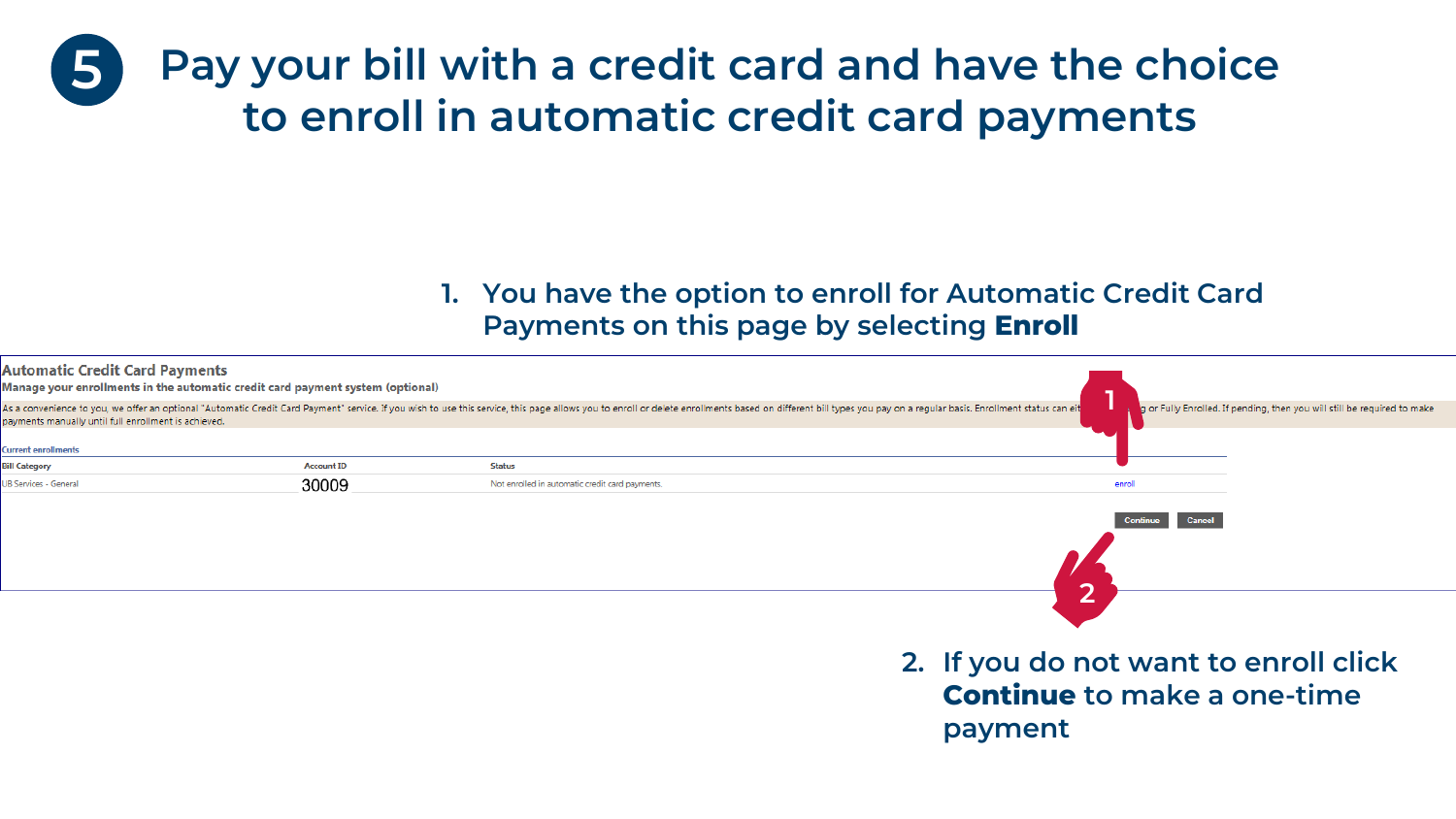| <b>Pay Bills</b><br>Note: a global convenience fee of \$2.00 will be added to your payment. |                  |                  |                    |                 |                |                               |  |
|---------------------------------------------------------------------------------------------|------------------|------------------|--------------------|-----------------|----------------|-------------------------------|--|
| <b>Bill Description</b>                                                                     | <b>Bill Year</b> | <b>Bill Date</b> | <b>Bill Number</b> | <b>Due Date</b> | <b>Balance</b> | <b>Due Now Payment Amount</b> |  |
| Utilities                                                                                   | 2019             | 12/27/2019       | 42174              | 1/16/2020       | \$115.43       | \$115.43<br>\$115.43          |  |
|                                                                                             |                  |                  |                    |                 |                |                               |  |
|                                                                                             |                  |                  |                    |                 |                | Cancel                        |  |
|                                                                                             |                  |                  |                    |                 |                |                               |  |
|                                                                                             |                  |                  |                    |                 |                |                               |  |

**On this page you can change the payment amount or pay the amount already populated and click Continue**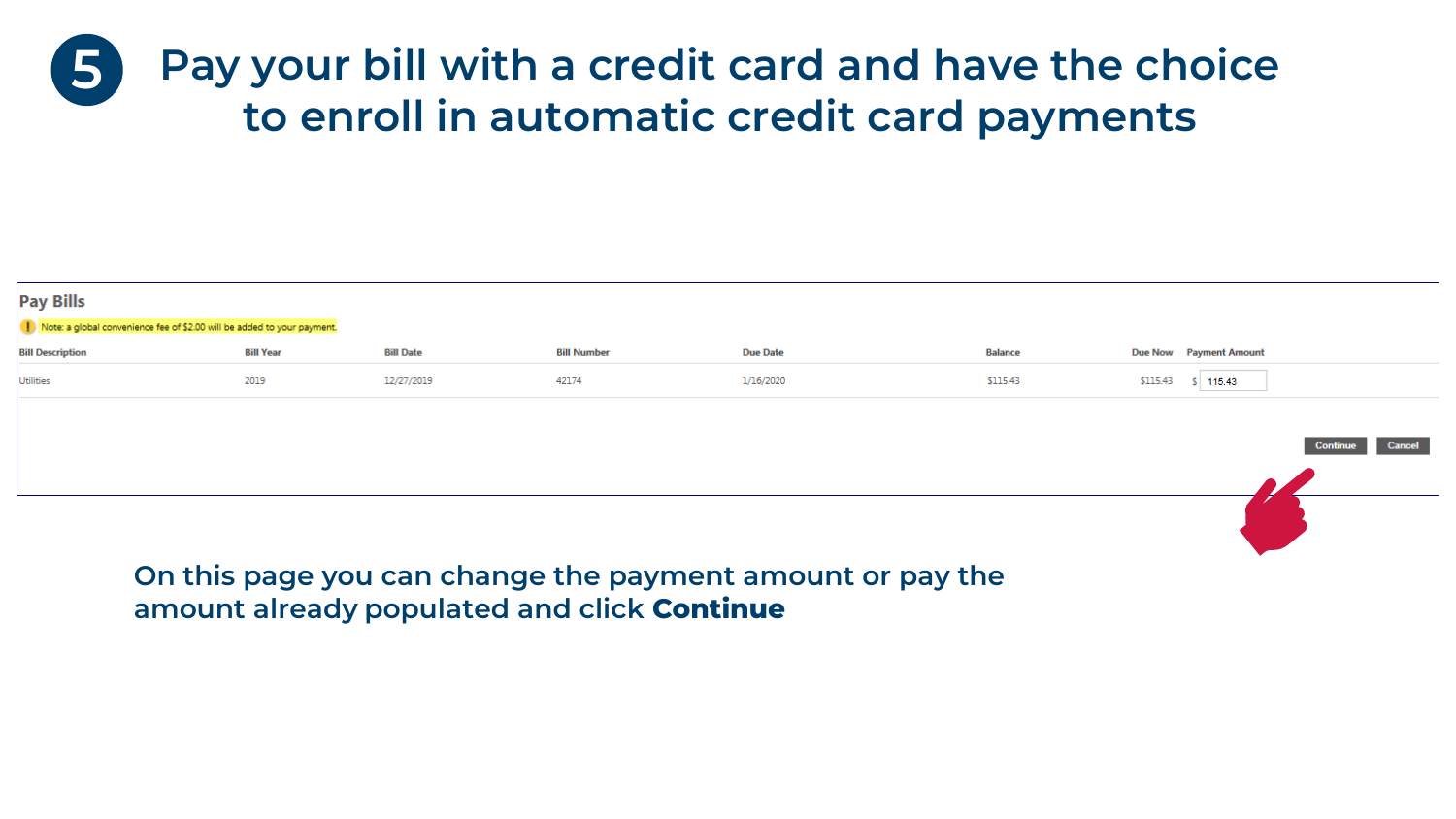**On this page you will input your credit card information.** 

**Please DO NOT EXIT THE PAGE until you receive confirmation of payment.**